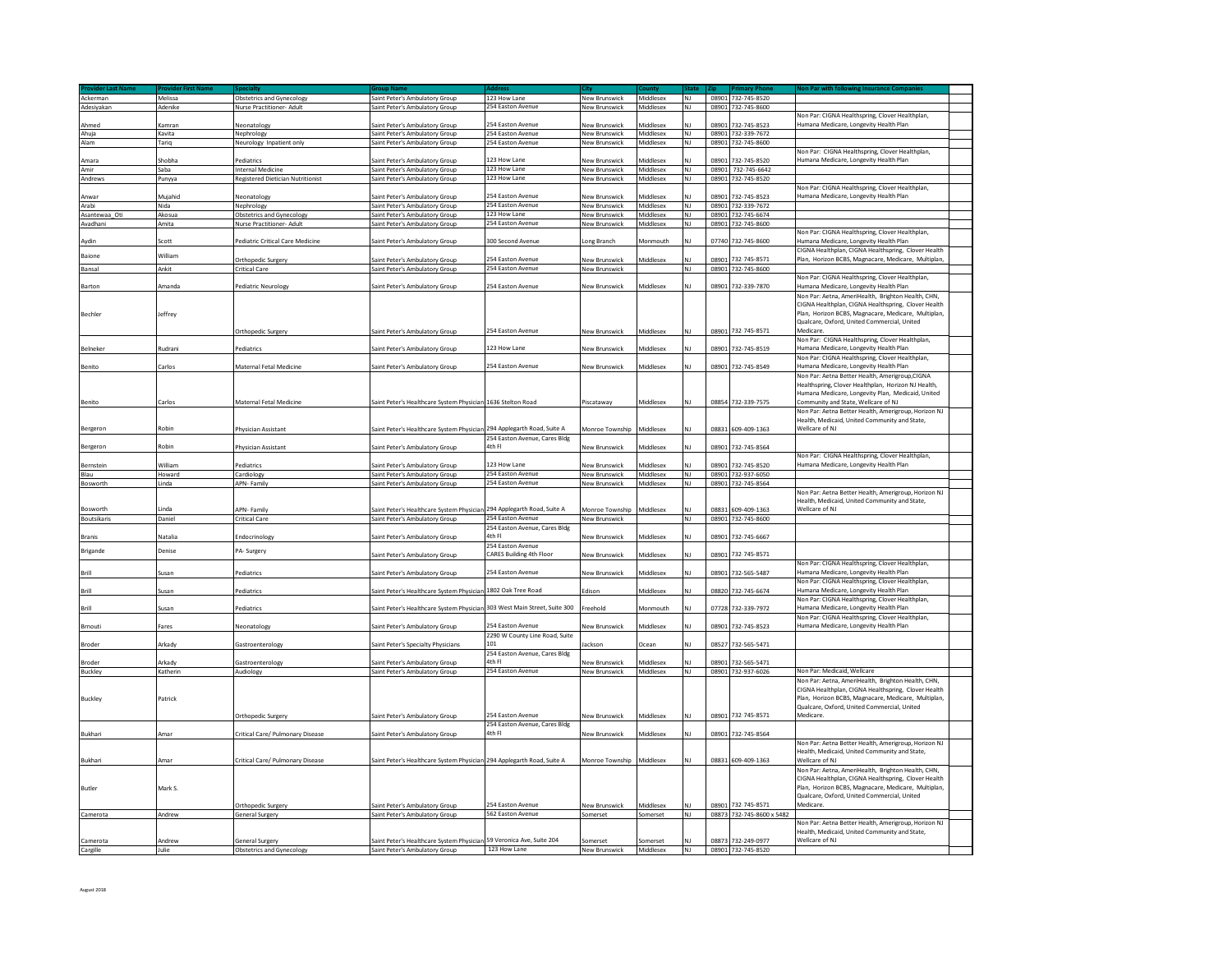|                    |             |                                               |                                                                        |                                         |                           |                  |                |       |                       | Non Par: Aetna Better Health, Amerigroup, Horizon NJ                                                       |  |
|--------------------|-------------|-----------------------------------------------|------------------------------------------------------------------------|-----------------------------------------|---------------------------|------------------|----------------|-------|-----------------------|------------------------------------------------------------------------------------------------------------|--|
|                    |             |                                               |                                                                        |                                         |                           |                  |                |       |                       | Health, Medicaid, United Community and State,                                                              |  |
| Carlucci           | Michael     | Internal Medicine                             | Saint Peter's Healthcare System Physician 561 Cranbury Road, Suite J   |                                         | East Brunswick            | Middlesex        |                | 08816 | 732-238-2010          | Wellcare of NJ                                                                                             |  |
|                    |             |                                               |                                                                        |                                         |                           |                  |                |       |                       | Non Par: Aetna Better Health, Amerigroup, Horizon NJ                                                       |  |
|                    |             |                                               |                                                                        |                                         |                           |                  |                |       |                       | Health, Medicaid, United Community and State.                                                              |  |
| Carlucci           | Michael     | Internal Medicine                             | aint Peter's Healthcare System Physician 294 Applegarth Road, Suite A  |                                         | Monroe Township           | Middlesex        |                |       | 08831 609-409-1363    | Wellcare of NJ                                                                                             |  |
| Carlucci           | Michael     | Hospitalist- Internal Medicine                | Saint Peter's Ambulatory Group                                         | 254 Easton Avenue                       | New Brunswick             | Middlesex        | NJ             |       | 08901 732-745-8600    | Non Par: CIGNA Healthspring, Clover Healthplan                                                             |  |
| Cernades           | Maureen     | <b>Hospitalist -Obstetrics and Gynecology</b> | Saint Peter's Ambulatory Group                                         | 254 Easton Avenue                       | <b>Vew Brunswick</b>      | Viddlesex        |                |       | 08901 732-745-8520    | Humana Medicare, Longevity Health Plan                                                                     |  |
|                    |             |                                               |                                                                        |                                         |                           |                  |                |       |                       | Non Par: CIGNA Healthspring, Clover Healthplan,                                                            |  |
| Chalikonda         | Bhavani     | Pediatric Critical Care Medicine              | aint Peter's Ambulatory Group                                          | 254 Easton Avenue                       | <b>Vew Brunswick</b>      | Viiddlesex       |                | 0890: | 732-745-8600          | Humana Medicare, Longevity Health Plan                                                                     |  |
|                    |             |                                               |                                                                        |                                         |                           |                  |                |       |                       | Non Par: CIGNA Healthspring, Clover Healthplan,                                                            |  |
| Chandra            | Shakuntala  | Neonatology                                   | iaint Peter's Ambulatory Group                                         | 254 Easton Avenue                       | New Brunswick             | Middlesex        | NΙ             | 08901 | 732-745-8523          | Humana Medicare, Longevity Health Plan                                                                     |  |
|                    |             |                                               |                                                                        |                                         |                           |                  |                |       |                       | Non Par: Aetna, AmeriHealth, Brighton Health, CHN,                                                         |  |
| Chiappetta         | Gino        |                                               |                                                                        |                                         |                           |                  |                |       |                       | CIGNA Healthplan, CIGNA Healthspring, Clover Health<br>Plan, Horizon BCBS, Magnacare, Medicare, Multiplan, |  |
|                    |             |                                               |                                                                        |                                         |                           |                  |                |       |                       | Qualcare, Oxford, United Commercial, United                                                                |  |
|                    |             | Orthopedic Surgery                            | aint Peter's Ambulatory Group                                          | 54 Easton Avenue                        | <b>New Brunswick</b>      | <b>Middlesex</b> |                | 08901 | 732-745-8571          | Medicare.                                                                                                  |  |
| Clark              | D'Juana     | <b>Obstetrics and Gynecology</b>              | Saint Peter's Ambulatory Group                                         | 123 How Lane                            | New Brunswick             | Middlesex        | NJ             |       | 08901 732-745-8520    |                                                                                                            |  |
|                    |             |                                               |                                                                        |                                         |                           |                  |                |       |                       | Non Par: Aetna Better Health, Amerigroup, Horizon NJ                                                       |  |
|                    |             |                                               |                                                                        |                                         |                           |                  |                |       |                       | Health, Medicaid, United Community and State,                                                              |  |
| Cohen              | Brad J.     | Gynecology                                    | Saint Peter's Healthcare System Physician 561 Cranbury Road, Suite J   |                                         | East Brunswick            | Middlesex        | NΙ             |       | 08816 732-679-6900    | Wellcare of NJ                                                                                             |  |
|                    |             |                                               |                                                                        |                                         |                           |                  |                |       |                       | Non Par: Aetna Better Health, Amerigroup, Horizon NJ<br>Health, Medicaid, United Community and State,      |  |
| Cohen              | Brad L      | Gynecology                                    | Gaint Peter's Healthcare System Physician 59 Veronica Avenue Suite 202 |                                         | Somerset                  | Somerset         | NI             |       | 08873 732-828-3300    | Wellcare of NJ                                                                                             |  |
|                    |             |                                               |                                                                        |                                         |                           |                  |                |       |                       | Non Par: CIGNA Healthspring, Clover Healthplan,                                                            |  |
| Correa             | Janiela     | Pediatrics                                    | iaint Peter's Ambulatory Group                                         | 123 How Lane                            | <b>Vew Brunswick</b>      | <b>Middlesex</b> |                | 08901 | 732-745-8519          | Humana Medicare, Longevity Health Plan                                                                     |  |
| Covert             | Kathryn     | <b>APN-Radiation Oncology</b>                 | Saint Peter's Ambulatory Group                                         | 254 Easton Avenue                       | New Brunswick             | Middlesex        | NI             |       | 08901 732-745-8590    |                                                                                                            |  |
|                    |             |                                               |                                                                        |                                         |                           |                  |                |       |                       | Non Par: Aetna, AmeriHealth, Brighton Health, CHN,                                                         |  |
|                    |             |                                               |                                                                        |                                         |                           |                  |                |       |                       | CIGNA Healthplan, CIGNA Healthspring, Clover Health                                                        |  |
| Coyle              | Rvan M.     |                                               |                                                                        |                                         |                           |                  |                |       |                       | Plan, Horizon BCBS, Magnacare, Medicare, Multiplan,                                                        |  |
|                    |             |                                               |                                                                        | <b>254 Faston Avenue</b>                |                           |                  |                |       | 08901 732-745-8571    | Qualcare, Oxford, United Commercial, United<br>Medicare.                                                   |  |
|                    |             | Orthopedic Surgery                            | aint Peter's Ambulatory Group                                          |                                         | New Brunswick             | Middlesex        |                |       |                       | Non Par: CIGNA Healthspring, Clover Healthplan,                                                            |  |
| Cunha              | loanne      | <b>Advanced Practice Midwife</b>              | iaint Peter's Ambulatory Group                                         | 254 Easton Avenue                       | New Brunswick             | coalhbiM         | NI             | 08901 | 732-339-7879          | Humana Medicare, Longevity Health Plan                                                                     |  |
| Dalal              | Vishal      | Physician Assistant                           | Saint Peter's Ambulatory Group                                         | 254 Easton Avenue                       | New Brunswick             | Middlesex        | NJ             |       | 08901 732-745-8600    |                                                                                                            |  |
|                    |             |                                               |                                                                        |                                         |                           |                  |                |       |                       | Non Par: CIGNA Healthspring, Clover Healthplan,                                                            |  |
| Dallessic          | oseph       | Pediatric Critical Care Medicine              | aint Peter's Ambulatory Group                                          | 300 Second Avenue                       | ong Branch                | Monmouth         |                |       | 07740 732-745-8600    | Humana Medicare, Longevity Health Plan                                                                     |  |
| Day-Salvatore      | Debra       | Genetic and Genomic Medicine                  | Saint Peter's Ambulatory Group                                         | 254 Easton Avenue                       | New Brunswick             | Middlesex        | NJ             |       | 08901 732-745-6659    |                                                                                                            |  |
|                    |             |                                               |                                                                        | 240 Easton Avenue Woun Care             |                           |                  |                |       |                       | Non Par: Aetna Better Health, Amerigroup, Horizon NJ<br>Health, Medicaid, United Community and State,      |  |
| Dellbridge         | Gwen        | APN                                           | aint Peter's Healthcare System Physicia                                | Center                                  | New Brunswick             | Middlesex        |                | 08901 | 732-745-8600 ext 6199 | Wellcare of NJ                                                                                             |  |
|                    |             |                                               |                                                                        |                                         |                           |                  |                |       |                       | Non Par: CIGNA Healthspring, Clover Healthplan,                                                            |  |
| Demerchant         | Nicole      | Advanced Practice Midwife                     | iaint Peter's Ambulatory Group                                         | 54 Easton Avenue                        | <b>Jew Brunswick</b>      | Viddlesex        |                | 08901 | 732-339-7879          | Humana Medicare, Longevity Health Plan                                                                     |  |
| Desai              | Gopal       | <b>Radiation Oncology</b>                     | Saint Peter's Ambulatory Group                                         | 254 Easton Avenue                       | New Brunswick             | Middlesex        | NJ             |       | 08901 732-745-6685    |                                                                                                            |  |
| Desai              | Rajesh      | <b>Internal Medicine</b>                      | Saint Peter's Ambulatory Group                                         | 123 How Lane                            | <b>New Brunswick</b>      |                  | $\overline{N}$ |       | 08901 732-745-6642    |                                                                                                            |  |
|                    |             |                                               |                                                                        |                                         |                           |                  |                |       |                       | Non Par: Aetna Better Health, Amerigroup, Horizon NJ                                                       |  |
|                    |             |                                               |                                                                        |                                         |                           |                  |                |       |                       | Health, Medicaid, United Community and State,                                                              |  |
| Dev                | Rajesh      | Endocrinology                                 | Saint Peter's Healthcare System Physician 298 Applegarth Road, Suite D |                                         | Monroe Township           | Middlesex        | N1             |       | 08831 609-642-7044    | Wellcare of NJ                                                                                             |  |
| Dev                | Raiesh      | Endocrinology                                 | aint Peter's Ambulatory Group                                          | 254 Easton Avenue, Cares Bldg<br>4th Fl | <b>Jew Brunswick</b>      | Viddlesex        |                | 08901 | 732-745-6667          |                                                                                                            |  |
| Dhakal             | Laxmi       | Neurology Inpatient only                      | Saint Peter's Ambulatory Group                                         | 254 Easton Avenue                       | New Brunswick             | Middlesex        | NJ             |       | 08901 732-745-8600    |                                                                                                            |  |
| Dingle             | leachia     | Nurse Practitioner Womens Health              | Saint Peter's Ambulatory Group                                         | 123 How Lane                            | <b>New Brunswick</b>      | Middlesex        | N1             |       | 08901 732-745-8520    |                                                                                                            |  |
| Dixon              | Kim C.      | <b>Internal Medicine</b>                      | Saint Peter's Ambulatory Group                                         | 123 How Lane                            | <b>New Brunswick</b>      | Middlesex        | <b>NJ</b>      |       | 08901 732-745-6642    |                                                                                                            |  |
|                    |             |                                               |                                                                        |                                         |                           |                  |                |       |                       | Ion Par: CIGNA Healthspring, Clover Healthplan,                                                            |  |
| Doshi              | Minal       | Pediatric Neurology                           | iaint Peter's Ambulatory Group                                         | 254 Easton Avenue                       | New Brunswick             | <b>Middlesex</b> |                | 08901 | 732-339-7870          | Humana Medicare, Longevity Health Plan                                                                     |  |
|                    |             |                                               |                                                                        |                                         |                           |                  |                |       |                       | Non Par: CIGNA Healthspring, Clover Healthplan,                                                            |  |
| Doshi              | Minal       | Pediatric Neurology                           | Saint Peter's Healthcare System Physician 5 Marine View Plaza          |                                         | Hoboken                   | ludson           |                |       | 07030 201-620-3120    | Humana Medicare, Longevity Health Plan                                                                     |  |
|                    |             |                                               |                                                                        |                                         |                           |                  |                |       |                       | Non Par: Aetna, AmeriHealth, Brighton Health, CHN,<br>CIGNA Healthplan, CIGNA Healthspring, Clover Health  |  |
| Dumas              | Christopher |                                               |                                                                        |                                         |                           |                  |                |       |                       | Plan, Horizon BCBS, Magnacare, Medicare, Multiplan,                                                        |  |
|                    |             |                                               |                                                                        |                                         |                           |                  |                |       |                       | Qualcare, Oxford, United Commercial, United                                                                |  |
|                    |             | Orthopedic Surgery                            | Saint Peter's Ambulatory Group                                         | 254 Easton Avenue                       | <b>New Brunswick</b>      | Middlesex        |                |       | 08901 732-745-8571    | Medicare.                                                                                                  |  |
| Dunleavy           | Flizabeth   | <b>APN- Geriatrics</b>                        | Saint Peter's Ambulatory Group                                         | 254 Easton Avenue                       | New Brunswick             | Middlesex        | <b>NJ</b>      |       | 08901 732-745-8564    |                                                                                                            |  |
| Dwivedi            | Shaunak     | Nephrology                                    | aint Peter's Ambulatory Group                                          | 123 How Lane                            | New Brunswick             | Middlesex        | NJ             | 08901 | 732-745-6642          |                                                                                                            |  |
| Ekpo               | Mfon        | APN                                           | Saint Peter's Ambulatory Group                                         | 123 How Lane                            | <b>New Brunswick</b>      | Middlesex        | N <sub>1</sub> |       | 08901 732-339-7672    |                                                                                                            |  |
| El Banna           | Mahmoud     | Internal Medicine                             | Saint Peter's Ambulatory Group                                         | 123 How Lane                            | New Brunswick             |                  | NJ             |       | 08901 732-745-6642    | Non Par: Aetna Better Health, Amerigroup, Horizon NJ                                                       |  |
|                    |             |                                               |                                                                        |                                         |                           |                  |                |       |                       | Health, Medicaid, United Community and State                                                               |  |
| El-Banna           | Mahmoud     | Internal Medicine                             | iaint Peter's Healthcare System Physician 59 Veronica Ave, Suite 201   |                                         | Somerset                  | Somerset         |                |       | 08873 732-828-0200    | Wellcare of NJ                                                                                             |  |
| Fishinawy          | Ashean      | Critical Care/ Pulmonary Disease              | Saint Peter's Ambulatory Group                                         | 254 Easton Avenue                       | New Brunswick             | Middlesex        | NΙ             |       | 08901 732-745-8564    |                                                                                                            |  |
|                    |             |                                               |                                                                        |                                         |                           |                  |                |       |                       | Non Par: CIGNA Healthspring, Clover Healthplan,                                                            |  |
| Feja               | Kristina    | Pediatric Infectious Disease                  | Saint Peter's Ambulatory Group                                         | 254 Easton Avenue                       | <b>New Brunswick</b>      | Middlesex        |                | 08901 | 732-339-7841          | Humana Medicare, Longevity Health Plan                                                                     |  |
|                    | Kristina    | Pediatric Infectious Disease                  |                                                                        | Marine View Plaza                       |                           |                  |                |       |                       | Non Par: CIGNA Healthspring, Clover Healthplan,                                                            |  |
| Feja               |             |                                               | Saint Peter's Healthcare System Physicia                               |                                         | Hoboken                   | ludson           |                |       | 07030 201-620-3120    | lumana Medicare, Longevity Health Plan                                                                     |  |
| Fimbal             | Grace       | Advanced Practice Midwife                     | Saint Peter's Ambulatory Group                                         | 54 Faston Avenue                        | New Brunswick             | Middlesex        |                |       | 08901 732-339-7879    | Non Par: CIGNA Healthspring, Clover Healthplan<br>Humana Medicare, Longevity Health Plan                   |  |
|                    |             |                                               |                                                                        |                                         |                           |                  |                |       |                       | Non Par: Aetna, AmeriHealth, Brighton Health, CHN,                                                         |  |
|                    |             |                                               |                                                                        |                                         |                           |                  |                |       |                       | CIGNA Healthplan, CIGNA Healthspring, Clover Health                                                        |  |
| Fleming            | Justin      |                                               |                                                                        |                                         |                           |                  |                |       |                       | Plan, Horizon BCBS, Magnacare, Medicare, Multiplan,                                                        |  |
|                    |             |                                               |                                                                        |                                         |                           |                  |                |       |                       | Qualcare, Oxford, United Commercial, United                                                                |  |
|                    |             | Podiatrist                                    | aint Peter's Ambulatory Group                                          | 254 Easton Avenue                       | New Brunswick             | Middlesex        |                | 08901 | 732-745-8571          | Medicare                                                                                                   |  |
| Foley              | James       | Hospice & Palliative Medicine                 | Saint Peter's Ambulatory Group                                         | 254 Easton Avenue                       | New Brunswick             |                  | NJ             |       | 08901 732-565-5432    |                                                                                                            |  |
|                    | anelle      | Maternal Fetal Medicine                       | Saint Peter's Ambulatory Group                                         | 254 Easton Avenue                       | New Brunswick             | Middlesex        | NI             |       | 08901 732-745-8549    | Non Par: CIGNA Healthspring, Clover Healthplan,<br>Humana Medicare, Longevity Health Plan                  |  |
| Foroutan<br>Franco | Charles     | General / Vascular Surgery                    | Saint Peter's Healthcare System Physician 2 Research Way, Suite 307    |                                         | Monroe Township Middlesex |                  | NJ             |       | 08831 609-409-4500    |                                                                                                            |  |
|                    |             |                                               |                                                                        |                                         |                           |                  |                |       |                       |                                                                                                            |  |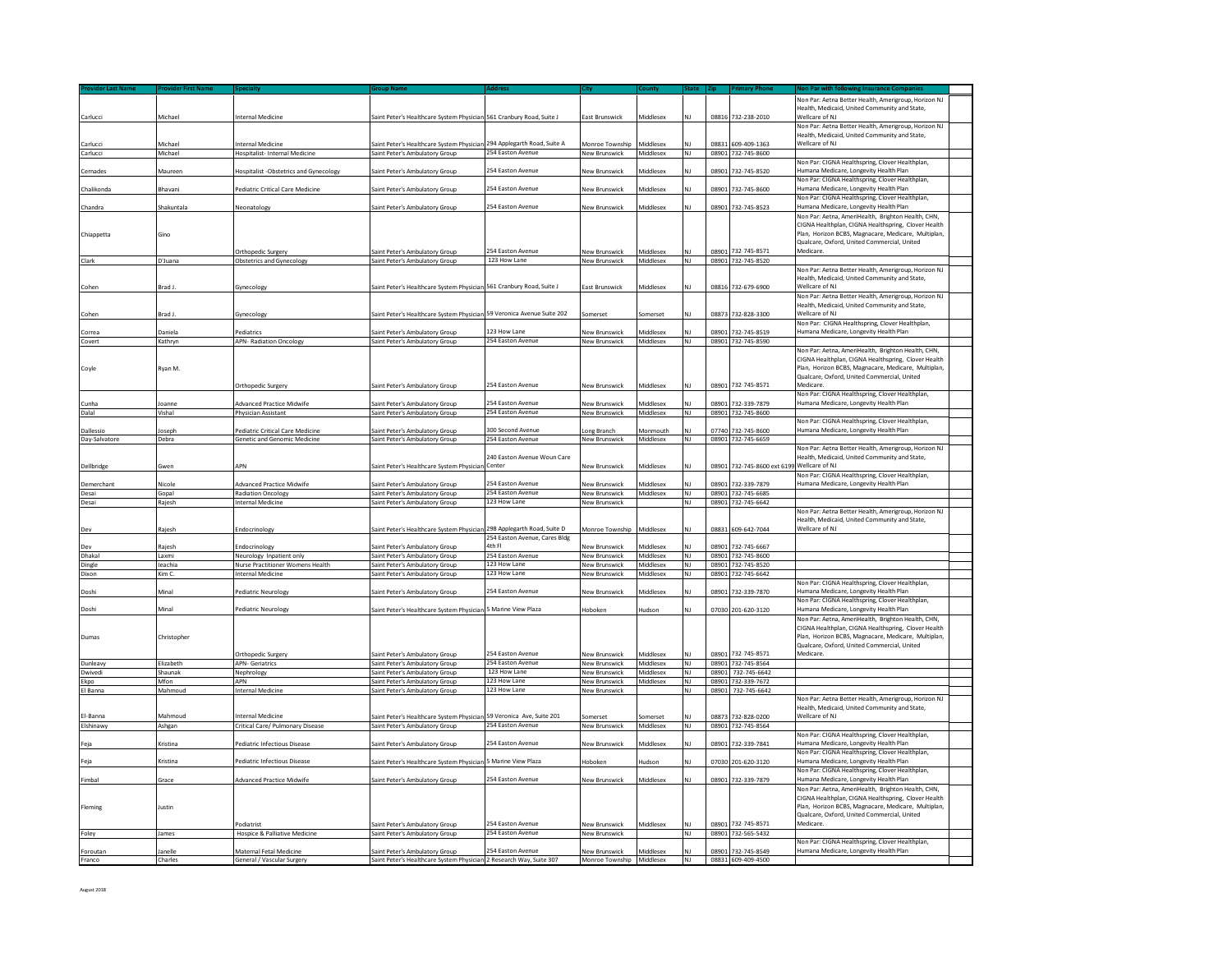| Frenia                 | Douglas A               | Critical Care/ Pulmonary Disease                           | Saint Peter's Healthcare System Physician 294 Applegarth Road, Suite A |                                                      | Monroe Township Middlesex             |                         |                 |                | 08831 609-409-1363                              | Non Par: Aetna Better Health, Amerigroup, Horizon NJ<br>Health, Medicaid, United Community and State.<br>Wellcare of NJ                                                                                                      |  |
|------------------------|-------------------------|------------------------------------------------------------|------------------------------------------------------------------------|------------------------------------------------------|---------------------------------------|-------------------------|-----------------|----------------|-------------------------------------------------|------------------------------------------------------------------------------------------------------------------------------------------------------------------------------------------------------------------------------|--|
|                        |                         |                                                            |                                                                        | 254 Easton Avenue, Cares Bldg                        |                                       |                         |                 |                |                                                 |                                                                                                                                                                                                                              |  |
| renia<br>Gaido         | Douglas A<br>James      | Critical Care/ Pulmonary Disease<br>APN- Internal Medicine | iaint Peter's Ambulatory Group<br>Saint Peter's Ambulatory Group       | 4th Fl<br>254 Easton Avenue                          | New Brunswick<br>New Brunswick        | Middlesex<br>Middlesex  | <b>NJ</b>       |                | 08901 732-745-8564<br>08901 732-937-6008        |                                                                                                                                                                                                                              |  |
|                        |                         |                                                            |                                                                        |                                                      |                                       |                         |                 |                |                                                 | Ion Par: Aetna Better Health, Amerigroup, Horizon NJ                                                                                                                                                                         |  |
| Gaido                  | James                   | <b>APN-Family</b>                                          | Saint Peter's Healthcare System Physician 59 Veronica Ave, Suite 203   |                                                      | Somerset                              | Somerset                | NJ              |                | 08873 732-937-6008                              | Health, Medicaid, United Community and State,<br>Wellcare of NJ                                                                                                                                                              |  |
|                        |                         |                                                            |                                                                        |                                                      |                                       |                         |                 |                |                                                 | Non Par: Aetna, AmeriHealth, Brighton Health, CHN,                                                                                                                                                                           |  |
| Gatt                   | Charles J. Jr.          |                                                            |                                                                        |                                                      |                                       |                         |                 |                |                                                 | CIGNA Healthplan, CIGNA Healthspring, Clover Health<br>Plan, Horizon BCBS, Magnacare, Medicare, Multiplan,<br>Qualcare, Oxford, United Commercial, United                                                                    |  |
|                        |                         | Orthopedic Surgery                                         | Saint Peter's Ambulatory Group                                         | 254 Easton Avenue                                    | New Brunswick                         | <i><b>Aiddlesex</b></i> |                 | 08901          | 732-745-8571                                    | Medicare.                                                                                                                                                                                                                    |  |
| Servasoni              | lames                   | General Surgery                                            | Saint Peter's Ambulatory Group                                         | 254 Easton Avenue<br>562 Easton Avenue               | <b>New Brunswick</b>                  | Middlesex               | <b>NJ</b>       |                | 08901 732-745-8600 x 7770                       |                                                                                                                                                                                                                              |  |
| Gervasoni<br>Gervasoni | James<br>James          | General Surgery<br>General Surgery                         | Saint Peter's Ambulatory Group<br>Saint Peter's Ambulatory Group       | 562 Easton Avenue                                    | Somerset<br>Somerset                  | Somerset<br>Somerset    | NJ<br><b>NJ</b> |                | 08873 732-745-8571<br>08873 732-745-8600 x 5482 |                                                                                                                                                                                                                              |  |
|                        |                         |                                                            |                                                                        |                                                      |                                       |                         |                 |                |                                                 | Von Par: Aetna Better Health, Amerigroup, Horizon NJ                                                                                                                                                                         |  |
| Gervasoni Jr           | lames                   | Surgical Oncology                                          | Saint Peter's Healthcare System Physician 59 Veronica Ave, Suite 204   |                                                      | Somerset                              | somerset                |                 |                | 08873 732-339-7779                              | Health, Medicaid, United Community and State<br>Wellcare of NJ                                                                                                                                                               |  |
| Ghani                  | Nabil                   | Hospitalist- Internal Medicine                             | Saint Peter's Ambulatory Group                                         | 254 Easton Avenue                                    | <b>New Brunswick</b>                  | Middlesex               | <b>NJ</b>       |                | 08901 732-745-8600                              |                                                                                                                                                                                                                              |  |
|                        |                         |                                                            |                                                                        | 254 Easton Avenue                                    |                                       | <b>Niddlesex</b>        |                 | 08901          |                                                 | Non Par: CIGNA Healthspring, Clover Healthplan,<br>Humana Medicare, Longevity Health Plan                                                                                                                                    |  |
| Gianinna               | Gregg                   | Maternal Fetal Medicine                                    | Saint Peter's Ambulatory Group                                         |                                                      | New Brunswick                         |                         | NI              |                | 732-745-8549                                    | Non Par: Aetna Better Health, Amerigroup, CIGNA                                                                                                                                                                              |  |
|                        |                         |                                                            |                                                                        |                                                      |                                       |                         |                 |                |                                                 | Healthspring, Clover Healthplan, Horizon NJ Health.<br>Humana Medicare, Longevity Plan, Medicaid, United                                                                                                                     |  |
| Gianinna               | Gregg                   | Maternal Fetal Medicine                                    | Saint Peter's Healthcare System Physician 1636 Stelton Road            |                                                      | Piscataway                            | Viddlesex               | ΝI              |                | 08854 732-339-7575                              | Community and State, Wellcare of NJ<br>Non Par: CIGNA Healthspring, Clover Healthplan,                                                                                                                                       |  |
| Gill                   | Rupinder                | Pediatric Gastroenterology                                 | Saint Peter's Ambulatory Group                                         | 254 Easton Avenue                                    | <b>New Brunswick</b>                  | <i><b>Aiddlesex</b></i> | NΙ              | 08901          | 732-339-7052                                    | lumana Medicare, Longevity Health Plan                                                                                                                                                                                       |  |
| Gill                   | Rupinder                | Pediatric Gastroenterology                                 | Saint Peter's Healthcare System Physician 1802 Oak Tree Road           |                                                      | Fdison                                | <i><b>Aiddlesex</b></i> | ΝI              | 08820          | 732-745-6674                                    | Non Par: CIGNA Healthspring, Clover Healthplan<br>lumana Medicare, Longevity Health Plan                                                                                                                                     |  |
| âШ                     | Rupinder                | Pediatric Gastroenterology                                 | Saint Peter's Healthcare System Physiciar                              | <b>5 Marine View Plaza</b>                           | Hoboken                               | ludson                  | NJ              | 07030          | 201-620-3120                                    | Non Par: CIGNA Healthspring, Clover Healthplan,<br>lumana Medicare, Longevity Health Plan                                                                                                                                    |  |
| Glasser                | lames G.                | Pediatric- Surgery                                         | Saint Peter's Ambulatory Group                                         | 254 Easton Avenue                                    | New Brunswick                         | <b>Aiddlesex</b>        | NJ              | 08901          | 732-745-8571                                    | Non Par: CIGNA Healthspring, Clover Healthplan,<br>Iumana Medicare, Longevity Health Plan                                                                                                                                    |  |
| Gobencion              | lennifer                | Advanced Practice Midwife                                  | Saint Peter's Ambulatory Group                                         | 254 Easton Avenue                                    | New Brunswick                         | <i><b>Middlesex</b></i> |                 | 08901          | 732-339-7879                                    | Non Par: CIGNA Healthspring, Clover Healthplan,<br>lumana Medicare, Longevity Health Plan                                                                                                                                    |  |
| Goldstein              | Debra                   | Gastroenterology                                           | Saint Peter's Ambulatory Group                                         | 254 Easton Avenue, Cares Bldg<br>4th Fl              | New Brunswick                         | Middlesex               |                 | 08901          | 732-565-5471                                    |                                                                                                                                                                                                                              |  |
|                        |                         |                                                            |                                                                        |                                                      |                                       |                         |                 |                |                                                 | Health, Medicaid, United Community and State                                                                                                                                                                                 |  |
| Goldstein<br>Goldstein | ebra<br>Diana           | <b>Gastroenterology</b><br>Nurse Practitioner- Family      | iaint Peter's Healthcare System Phys<br>Saint Peter's Ambulatory Group | 294 Applegarth Road, Suite A<br>254 Easton Avenue    | Monroe Township<br>New Brunswick      | Viddlesex<br>Middlesex  | NJ              | 08831<br>08901 | 609-409-1363<br>732-745-8600                    |                                                                                                                                                                                                                              |  |
|                        |                         |                                                            |                                                                        |                                                      |                                       |                         |                 |                |                                                 | Non Par: CIGNA Healthspring, Clover Healthplan,                                                                                                                                                                              |  |
| Gomez                  | Raguel                  | Neonatology                                                | Saint Peter's Ambulatory Group                                         | 254 Easton Avenue                                    | New Brunswick                         | <b>Aiddlesex</b>        |                 | 08901          | 732-745-8523                                    | lumana Medicare, Longevity Health Plan                                                                                                                                                                                       |  |
| Gordon                 | Lorraine                | <b>LPC</b>                                                 | Saint Peter's Ambulatory Group                                         | 123 How Lane                                         | New Brunswick                         | Middlesex               | NI              |                | 08901 732-3397672                               |                                                                                                                                                                                                                              |  |
| Grant                  | Anastasya               | PA- Surgery                                                | Saint Peter's Ambulatory Group                                         | 254 Easton Avenue<br><b>CARES Building 4th Floor</b> | New Brunswick                         | Middlesex               |                 | 08901          | 732-745-8571                                    |                                                                                                                                                                                                                              |  |
| Grinman                | Lev                     | Neurology & Sleep Medicine                                 | Saint Peter's Ambulatory Group                                         | 254 Easton Avenue                                    | New Brunswick                         | Middlesex               | NJ              | 08901          | 732-937-6055                                    |                                                                                                                                                                                                                              |  |
| <b>Gubbi</b>           | Renukamba               | <b>Geriatric Medicine</b>                                  | Saint Peter's Ambulatory Group                                         | 254 Easton Avenue                                    | <b>New Brunswick</b>                  | Middlesex               | NI              |                | 08901 732-745-8564                              |                                                                                                                                                                                                                              |  |
| <b>Hamadani</b>        | Auon                    | Hospitalist- Internal Medicine                             | Saint Peter's Ambulatory Group                                         | 254 Easton Avenue                                    | New Brunswick                         | Middlesex               | ΝI              | 08901          | 732-745-8600                                    |                                                                                                                                                                                                                              |  |
| larwood                | David A.                | <b>Orthopedic Surgery</b>                                  | Saint Peter's Ambulatory Group                                         | 54 Easton Avenue                                     | New Brunswick                         | xezelbbiN               |                 | 08901          | 732-745-8571                                    | Non Par: Aetna, AmeriHealth, Brighton Health, CHN,<br>CIGNA Healthplan, CIGNA Healthspring, Clover Health<br>Plan, Horizon BCBS, Magnacare, Medicare, Multiplan,<br>Qualcare, Oxford, United Commercial, United<br>Medicare. |  |
| legarty                | Brian                   | Nurse Practitioner- Adult Acute Care                       | Saint Peter's Ambulatory Group                                         | 254 Easton Avenue                                    | New Brunswick                         | Middlesex               | NJ              |                | 08901 732-745-8600                              |                                                                                                                                                                                                                              |  |
| leraty                 | Katelyn                 | Genetic Counselor                                          | Saint Peter's Ambulatory Group                                         | 254 Easton Avenue                                    | New Brunswick                         | Middlesex               | NJ              | 08901          | 732-745-6659                                    | Non Par: Amerihealth, CIGNA, Horizon, Horizon NJ<br>lealth, Medicaid, Medicare, Qualcare,                                                                                                                                    |  |
|                        |                         |                                                            |                                                                        |                                                      |                                       |                         |                 |                |                                                 | Non Par: CIGNA Healthspring, Clover Healthplan,                                                                                                                                                                              |  |
| liatt<br>Hirthler      | <b>Mark</b><br>Kathleen | Neonatology<br>Nurse Practitioner - Acute Care             | Saint Peter's Ambulatory Group<br>Saint Peter's Ambulatory Group       | 254 Easton Avenue<br>254 Easton Avenue               | New Brunswick<br><b>New Brunswick</b> | Middlesex<br>Middlesex  | <b>NJ</b>       | 08901          | 732-745-8523<br>08901 732-745-8600              | Humana Medicare, Longevity Health Plan                                                                                                                                                                                       |  |
|                        |                         |                                                            |                                                                        |                                                      |                                       |                         |                 |                |                                                 | Non Par: Aetna, AmeriHealth, Brighton Health, CHN                                                                                                                                                                            |  |
| <b>Hopkins</b>         | isa                     | Surgery Breast                                             | iaint Peter's Ambulatory Group                                         | 254 Easton Avenue                                    | New Brunswick                         | diddlesex               |                 | 08901          | 732-846-3300                                    | CIGNA Healthplan, CIGNA Healthspring, Clover Health<br>Plan, Horizon BCBS, Magnacare, Medicare, Multiplan,<br>Qualcare, Oxford, United Commercial, United<br>Medicare.                                                       |  |
| Hussain                | Aijaz                   | Internal Medicine & Geriatrics                             | Saint Peter's Ambulatory Group                                         | 254 Faston Avenue                                    | New Brunswick                         | Middlesex               | NJ              | 08901          | 732-745-8564                                    |                                                                                                                                                                                                                              |  |
| lussain                | Aiiaz                   | Seriatric Medicine                                         | Saint Peter's Healthcare System Physician                              | 294 Applegarth Road, Suite A                         | Monroe Township                       | <b>Middlesex</b>        |                 | 08831          | 609-409-1363                                    | Non Par: Aetna Better Health, Amerigroup, Horizon NJ<br>Health, Medicaid, United Community and State,<br>Wellcare of NJ                                                                                                      |  |
| smael                  | Khalilah                | Nurse Practitioner- OB BYN                                 | Saint Peter's Ambulatory Group                                         | 123 How Lane                                         | New Brunswick                         | Middlesex               | <b>NJ</b>       |                | 08901 732-745-8520                              |                                                                                                                                                                                                                              |  |
| lacob                  | David E.                | Cardiology                                                 | Saint Peter's Ambulatory Group                                         | 254 Easton Ave, 5th Floor                            | New Brunswick                         | Middlesex               | NI              | 08901          | 732-937-6050                                    |                                                                                                                                                                                                                              |  |
| adhav                  | Ashwin                  | <b>Obstetrics and Gynecology</b>                           | Saint Peter's Ambulatory Group                                         | 54 Easton Avenue                                     | New Brunswick                         | <b>Aiddlesex</b>        |                 | 08901          | 732-745-8520                                    | Non Par: CIGNA Healthspring, Clover Healthplan,<br>Iumana Medicare, Longevity Health Plan                                                                                                                                    |  |
| emmotte                | Elizabeth               | APN                                                        | Saint Peter's Ambulatory Group                                         | 123 How Lane                                         | New Brunswick                         | Middlesex               | NJ              |                | 08901 732-339-7672                              |                                                                                                                                                                                                                              |  |
| lones                  | Gillian                 | Neurology Inpatient only                                   | Saint Peter's Ambulatory Group                                         | 254 Easton Avenue                                    | <b>New Brunswick</b>                  | Middlesex               | NJ              |                | 08901 732-745-8600                              |                                                                                                                                                                                                                              |  |
| lonna                  | Siva                    |                                                            |                                                                        | 254 Easton Avenue                                    | New Brunswick                         | ceaelbbin               |                 | 08901          | 732-745-8600                                    | Non Par: CIGNA Healthspring, Clover Healthplan,<br>Jumana Medicare, Longevity Health Plan                                                                                                                                    |  |
| orge                   | Yolanda                 | Pediatric Critical Care Medicine<br><b>APN-Family</b>      | Saint Peter's Ambulatory Group<br>Saint Peter's Ambulatory Group       | 123 How Lane                                         | New Brunswick                         | Middlesex               | NJ              | 08901          | 732-745-8520                                    |                                                                                                                                                                                                                              |  |
| Jyonouchi              | Harumi                  | Pediatric Immunologist                                     | Saint Peter's Ambulatory Group                                         | 254 Easton Avenue                                    | New Brunswick                         | Middlesex               | NJ              |                | 08901 732-339-7780                              | Non Par: CIGNA Healthspring, Clover Healthplan<br>Humana Medicare, Longevity Health Plan                                                                                                                                     |  |
|                        |                         |                                                            |                                                                        |                                                      |                                       |                         |                 |                |                                                 | Non Par: CIGNA Healthspring, Clover Healthplan,                                                                                                                                                                              |  |
| Jyonouchi              | larumi                  | Pediatric Immunologist                                     | iaint Peter's Healthcare System Physicia                               | 7 Wirt Street, Suite 117                             | New Brunswick                         | <b>Aiddlesex</b>        |                 | 0890:          | 32-339-7780                                     | Humana Medicare, Longevity Health Plan<br>Non Par: CIGNA Healthspring, Clover Healthplan,                                                                                                                                    |  |
| Kalyoussef             | Saba                    | <b>Pediatric Infectious Disease</b>                        | Saint Peter's Ambulatory Group                                         | 254 Faston Avenue                                    | New Brunswick                         | Middlesex               | ΝI              | 08901          | 732-339-7841                                    | Humana Medicare, Longevity Health Plan                                                                                                                                                                                       |  |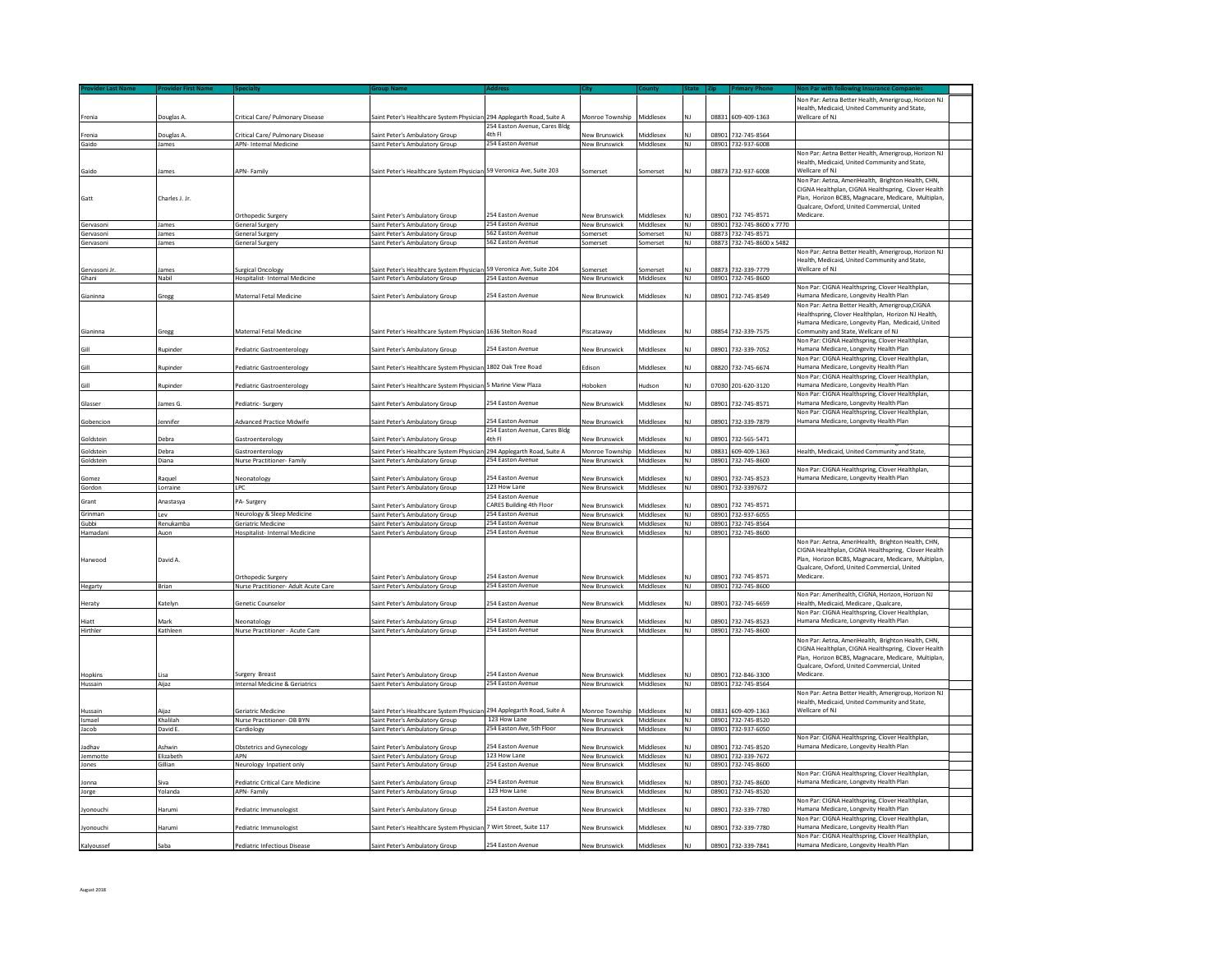| Kalyoussef       | Saba               | Pediatric Infectious Disease                                              | Saint Peter's Healthcare System Physician 5 Marine View Plaza               |                                                   | Hoboken                                      | Hudson                  |                 |       | 07030 201-620-3120                              | Von Par: CIGNA Healthspring, Clover Healthplan<br>Humana Medicare, Longevity Health Plan                                                                               |  |
|------------------|--------------------|---------------------------------------------------------------------------|-----------------------------------------------------------------------------|---------------------------------------------------|----------------------------------------------|-------------------------|-----------------|-------|-------------------------------------------------|------------------------------------------------------------------------------------------------------------------------------------------------------------------------|--|
| <b>Canna</b>     | Sowjanya           | <b>Gastroenterology</b>                                                   | iaint Peter's Ambulatory Group                                              | 254 Easton Avenue, Cares Bldg<br>4th Fl           | <b>New Brunswick</b>                         | diddlesex               |                 | 08901 | 732-565-5471                                    |                                                                                                                                                                        |  |
| Kanna            | Sowjanya           | Gastroenterology                                                          | Saint Peter's Ambulatory Group                                              | 123 How Lane                                      | <b>New Brunswick</b>                         | Middlesex               | NI              |       | 08901 732-745-6642                              |                                                                                                                                                                        |  |
|                  |                    |                                                                           |                                                                             |                                                   |                                              |                         |                 |       |                                                 | Non Par: Aetna Better Health, Amerigroup, Horizon NJ                                                                                                                   |  |
| Kanna            | Sowjanya           | Gastroenterology                                                          | Saint Peter's Healthcare System Physician 1636 Stelton Road                 |                                                   | Piscataway                                   | Viddlesex               |                 |       | 08854 732-339-7575                              | Health, Medicaid, United Community and State,<br>Wellcare of NJ                                                                                                        |  |
| Kaur             | Harpreet           | Neonatology                                                               | iaint Peter's Ambulatory Group                                              | 254 Easton Avenue                                 | <b>New Brunswick</b>                         | cozolbbiN               | NΙ              |       | 08901 732-745-8523                              | Non Par: CIGNA Healthspring, Clover Healthplan,<br>Humana Medicare, Longevity Health Plan                                                                              |  |
| Kaur             | Harsohena          | Pediatric Hospitalist                                                     | Saint Peter's Ambulatory Group                                              | 254 Easton Avenue                                 | New Brunswick                                | Viddlesex               | NΙ              | 08901 | 732-745-8600                                    | Non Par: CIGNA Healthspring, Clover Healthplan,<br>Humana Medicare, Longevity Health Plan                                                                              |  |
| Kawashima        | <b>Amie</b>        | Pediatric Orthopedic Surgery                                              | aint Peter's Ambulatory Group                                               | 254 Easton Avenue                                 | New Brunswick                                | <i><b>Aiddlesex</b></i> |                 | 08901 | 732-339-7566                                    | Von Par: CIGNA Healthspring, Clover Healthplan,<br>Humana Medicare, Longevity Health Plan                                                                              |  |
| Kawashima        | Amie               |                                                                           |                                                                             | 5 Marine View Plaza                               |                                              |                         | NΙ              |       |                                                 | Non Par: CIGNA Healthspring, Clover Healthplan,                                                                                                                        |  |
|                  |                    | Pediatric Orthopedic Surgery                                              | Saint Peter's Healthcare System Physician                                   |                                                   | Hoboken                                      | ludson                  |                 |       | 07030 201-620-3120                              | Humana Medicare, Longevity Health Plan<br>Non Par: Aetna, AmeriHealth, Brighton Health, CHN,                                                                           |  |
| Kayiaros         | Stephen            |                                                                           |                                                                             |                                                   |                                              |                         |                 |       |                                                 | CIGNA Healthplan, CIGNA Healthspring, Clover Health<br>Plan. Horizon BCBS, Magnacare, Medicare, Multiplan<br>Qualcare, Oxford, United Commercial, United               |  |
|                  |                    | Orthopedic Surgery                                                        | Saint Peter's Ambulatory Group                                              | 254 Easton Avenue                                 | <b>New Brunswick</b>                         | Middlesex               |                 | 08901 | 732-745-8571                                    | Medicare.<br>Non Par: CIGNA Healthspring, Clover Healthplan,                                                                                                           |  |
| Kelly            | Kristen            | <b>NPN-MFM</b>                                                            | aint Peter's Ambulatory Group                                               | 254 Easton Avenue                                 | <b>New Brunswick</b>                         | <b>Middlesex</b>        |                 |       | 08901 732-745-8549                              | Humana Medicare, Longevity Health Plan                                                                                                                                 |  |
| Kelly            | William            | Nurse Practitioner-hospitalist                                            | Saint Peter's Ambulatory Group                                              | 254 Easton Avenue                                 | <b>New Brunswick</b>                         | Middlesex               | NJ              |       | 08901 732-745-8600                              | Non Par: CIGNA Healthspring, Clover Healthplan,                                                                                                                        |  |
| endal            | Roxanne            | ediatrics                                                                 | Saint Peter's Ambulatory Group                                              | 123 How Lane<br>254 Easton Avenue                 | New Brunswick                                | <i><b>Aiddlesex</b></i> |                 | 08901 | 732-745-8520                                    | Iumana Medicare, Longevity Health Plan                                                                                                                                 |  |
| Khan<br>Khan     | Asim<br>Talha      | <b>Hospitalist-Internal Medicine</b><br>Internal Medicine and Pulmonology | Saint Peter's Ambulatory Group<br>Saint Peter's Ambulatory Group            | 254 Easton Avenue                                 | <b>New Brunswick</b><br><b>New Brunswick</b> | Middlesey<br>Middlesex  | NI<br>NJ        | 08901 | 08901 732-745-8600<br>732-745-8564              |                                                                                                                                                                        |  |
|                  |                    |                                                                           |                                                                             |                                                   |                                              |                         |                 |       |                                                 | Non Par: CIGNA Healthspring, Clover Healthplan,                                                                                                                        |  |
| Khosla           | Meenakshi          | Pediatric Hospitalist                                                     | Saint Peter's Ambulatory Group                                              | 254 Easton Avenue                                 | <b>New Brunswick</b>                         | Middlesex               |                 | 08901 | 732-745-8600                                    | Humana Medicare, Longevity Health Plan<br>Non Par: Aetna, AmeriHealth, Brighton Health, CHN,                                                                           |  |
|                  |                    |                                                                           |                                                                             |                                                   |                                              |                         |                 |       |                                                 | CIGNA Healthplan, CIGNA Healthspring, Clover Health<br>Plan, Horizon BCBS, Magnacare, Medicare, Multiplan<br>Qualcare, Oxford, United Commercial, United               |  |
| Kirschenbaum     | David              | Orthopedic Surgery                                                        | iaint Peter's Ambulatory Group                                              | 254 Easton Avenue                                 | New Brunswick                                | Middlesex               |                 |       | 08901 732-745-8571                              | Medicare<br>Non Par: Aetna, AmeriHealth, Brighton Health, CHN.                                                                                                         |  |
| Klein            | Richard            | Orthopedic Surgery                                                        | Saint Peter's Ambulatory Group                                              | 254 Easton Avenue                                 | <b>New Brunswick</b>                         | Middlesex               |                 |       | 08901 732-745-8571                              | CIGNA Healthplan, CIGNA Healthspring, Clover Health<br>Plan, Horizon BCBS, Magnacare, Medicare, Multiplan,<br>Qualcare, Oxford, United Commercial, United<br>Medicare. |  |
|                  |                    |                                                                           |                                                                             |                                                   |                                              |                         |                 |       |                                                 | Non Par: CIGNA Healthspring, Clover Healthplan,                                                                                                                        |  |
| Knee             | Samuel             | Pediatrics Sleep Medicine/ Pediatrics                                     | Saint Peter's Ambulatory Group                                              | 254 Easton Avenue                                 | <b>New Brunswick</b>                         |                         |                 |       | 08901 732-339-7910                              | Iumana Medicare, Longevity Health Plan<br>Non Par: CIGNA Healthspring, Clover Healthplan,                                                                              |  |
| Knee             | Samuel             | Pediatrics Sleep Medicine/ Pediatrics                                     | iaint Peter's Ambulatory Group                                              | 123 How Lane                                      | <b>New Brunswick</b>                         | cozolbbiN               |                 |       | 08901 732-745-8519                              | Humana Medicare, Longevity Health Plan<br>Non Par: CIGNA Healthspring, Clover Healthplan                                                                               |  |
| Knee             | Samuel             | Pediatrics Sleep Medicine/ Pediatrics                                     | Saint Peter's Healthcare System Physician                                   | 7 Wirt Street, Suite 123                          | <b>New Brunswick</b>                         | xezelbbiN               | NΙ              | 08901 | 732-339-7910                                    | Humana Medicare, Longevity Health Plan<br>Non Par: CIGNA Healthspring, Clover Healthplan,                                                                              |  |
| Kondratyeva      | Alexandra          | Pediatric Orthopedic Surgery                                              | iaint Peter's Ambulatory Group                                              | 254 Easton Avenue                                 | New Brunswick                                | <b>Middlesex</b>        | ΝI              | 08901 | 732-339-7566                                    | Humana Medicare, Longevity Health Plan<br>Non Par: CIGNA Healthspring, Clover Healthplan,                                                                              |  |
| Kondratveva      | Alexandra          | Pediatric Orthopedic Surgery                                              | Saint Peter's Healthcare System Physician                                   | 5 Marine View Plaza                               | loboken                                      | ludson                  | N١              |       | 07030 201-620-3120                              | Humana Medicare, Longevity Health Plan                                                                                                                                 |  |
| Korman           | Andrew             | <b>Gastroenterology</b>                                                   | aint Peter's Ambulatory Group                                               | 254 Easton Avenue, Cares Bldg<br>4th Fl           | New Brunswick                                | <i>Aiddlesex</i>        |                 | 08901 | 732-565-5471                                    |                                                                                                                                                                        |  |
| Corman           |                    | <b>Gastroenterology</b>                                                   |                                                                             |                                                   |                                              |                         |                 |       |                                                 | Non Par: Aetna Better Health, Amerigroup, Horizon NJ<br>Health, Medicaid, United Community and State,<br>Vellcare of NJ                                                |  |
| Kortbawi         | Andrew<br>Patricia | Nurse Practitioner- Family                                                | iaint Peter's Healthcare System Physiciar<br>Saint Peter's Ambulatory Group | 294 Applegarth Road, Suite A<br>254 Easton Avenue | Monroe Township<br>New Brunswick             | xezelbbiN<br>Middlesex  | NI              | 08831 | 609-409-1363<br>08901 732-745-8600              |                                                                                                                                                                        |  |
|                  |                    |                                                                           |                                                                             | 254 Easton Avenue, Cares Bldg                     |                                              |                         |                 |       |                                                 |                                                                                                                                                                        |  |
| Kosnar           | Denise             | APN - Adult (Pulmonary)                                                   | Saint Peter's Ambulatory Group                                              | 4th Fl                                            | New Brunswick                                | Middlesex               |                 |       | 08901 732-745-8564                              | Non Par: Aetna Better Health, Amerigroup, Horizon NJ                                                                                                                   |  |
|                  |                    |                                                                           |                                                                             |                                                   |                                              |                         |                 |       |                                                 | Health, Medicaid, United Community and State,                                                                                                                          |  |
| Kosnar           | Denise             | APN-Internal Medicine                                                     | iaint Peter's Healthcare System Physician                                   | 294 Applegarth Rd., Suite A<br>254 Easton Avenue  | Monroe Township                              |                         | NJ              | 08831 | 609-409-1363                                    | Wellcare of NJ                                                                                                                                                         |  |
| Kothari          | Nayan              | Rheumatology                                                              | Saint Peter's Ambulatory Group                                              |                                                   | <b>New Brunswick</b>                         | Middlesex               |                 |       | 08901 1-877-997-0003                            | Non Par: CIGNA Healthspring, Clover Healthplan,                                                                                                                        |  |
| Krosuri          | Keerthana          | Pediatrics                                                                | Saint Peter's Ambulatory Group                                              | 123 How Lane                                      | <b>New Brunswick</b>                         | Viddlesex               |                 | 08901 | 732-745-8520                                    | Humana Medicare, Longevity Health Plan<br>Non Par: Amerihealth, CIGNA, Horizon, Horizon NJ                                                                             |  |
| Kuehl            | Rvan               | <b>Senetic Counselor</b>                                                  | Saint Peter's Ambulatory Group                                              | 254 Easton Avenue<br>254 Easton Avenue            | <b>New Brunswick</b>                         | <i>Aiddlesex</i>        |                 |       | 08901 732-745-6659                              | Health, Medicaid, Medicare, Qualcare,                                                                                                                                  |  |
| Lahoti<br>Laskow | Lokesh<br>David    | Hospitalist- Internal Medicine<br>General Surgery                         | Saint Peter's Ambulatory Group<br>Saint Peter's Ambulatory Group            | 254 Easton Avenue                                 | New Brunswick<br>New Brunswick               | Middlesex<br>Middlesex  | NJ<br><b>NJ</b> |       | 08901 732-745-8600<br>08901 732-745-8600 x 7770 |                                                                                                                                                                        |  |
|                  |                    |                                                                           |                                                                             |                                                   |                                              |                         |                 |       |                                                 | Non Par: Aetna Better Health, Amerigroup, Horizon NJ<br>Health, Medicaid, United Community and State,                                                                  |  |
| askow            | David              | <b>General Surgery</b>                                                    | Saint Peter's Healthcare System Physician 59 Veronica Ave, Suite 204        |                                                   | Somerset                                     | Somerset                |                 |       | 08873 732-339-7761                              | Wellcare of NJ                                                                                                                                                         |  |
| Laskow           | David              | General Surgery                                                           | Saint Peter's Ambulatory Group                                              | 562 Easton Avenue                                 | Somerset                                     | Somerset                | NJ              |       | 08873 732-745-8600 x 5482                       |                                                                                                                                                                        |  |
| .astra           | Carlos             | Pediatric Neurology                                                       | aint Peter's Ambulatory Group                                               | 254 Easton Avenue                                 | <b>New Brunswick</b>                         | <b>Middlesex</b>        | N1              | 0890: | 732-339-7870                                    | Non Par: CIGNA Healthspring, Clover Healthplan,<br>Humana Medicare, Longevity Health Plan                                                                              |  |
| Lastra           | Carlos R           | Pediatric Neurology                                                       | Saint Peter's Healthcare System Physician                                   | 5 Marine View Plaza                               | Hoboken                                      | ludson                  | мı              |       | 07030 201-620-3120                              | Non Par: CIGNA Healthspring, Clover Healthplan,<br>Humana Medicare, Longevity Health Plan                                                                              |  |
|                  |                    |                                                                           |                                                                             |                                                   |                                              |                         |                 |       |                                                 | Non Par: Aetna, AmeriHealth, Brighton Health, CHN,                                                                                                                     |  |
| Leddy            | Timothy P.         |                                                                           |                                                                             |                                                   |                                              |                         |                 |       |                                                 | CIGNA Healthplan, CIGNA Healthspring, Clover Health<br>Plan. Horizon BCBS, Magnacare, Medicare, Multiplan.<br>Qualcare, Oxford, United Commercial, United              |  |
|                  |                    | Orthopedic Surgery                                                        | Saint Peter's Ambulatory Group                                              | 254 Easton Avenue                                 | New Brunswick                                | Middlesex               |                 | 08901 | 732-745-8571                                    | Medicare.<br>Non Par: Amerihealth, CIGNA, Horizon, Horizon NJ                                                                                                          |  |
| Levandowski      | Kristen            | <b>Genetic Counselor</b>                                                  | Saint Peter's Ambulatory Group                                              | 254 Easton Avenue                                 | <b>New Brunswick</b>                         | Middlesex               | NI              |       | 08901 732-745-6659                              | Health, Medicaid, Medicare, Qualcare,                                                                                                                                  |  |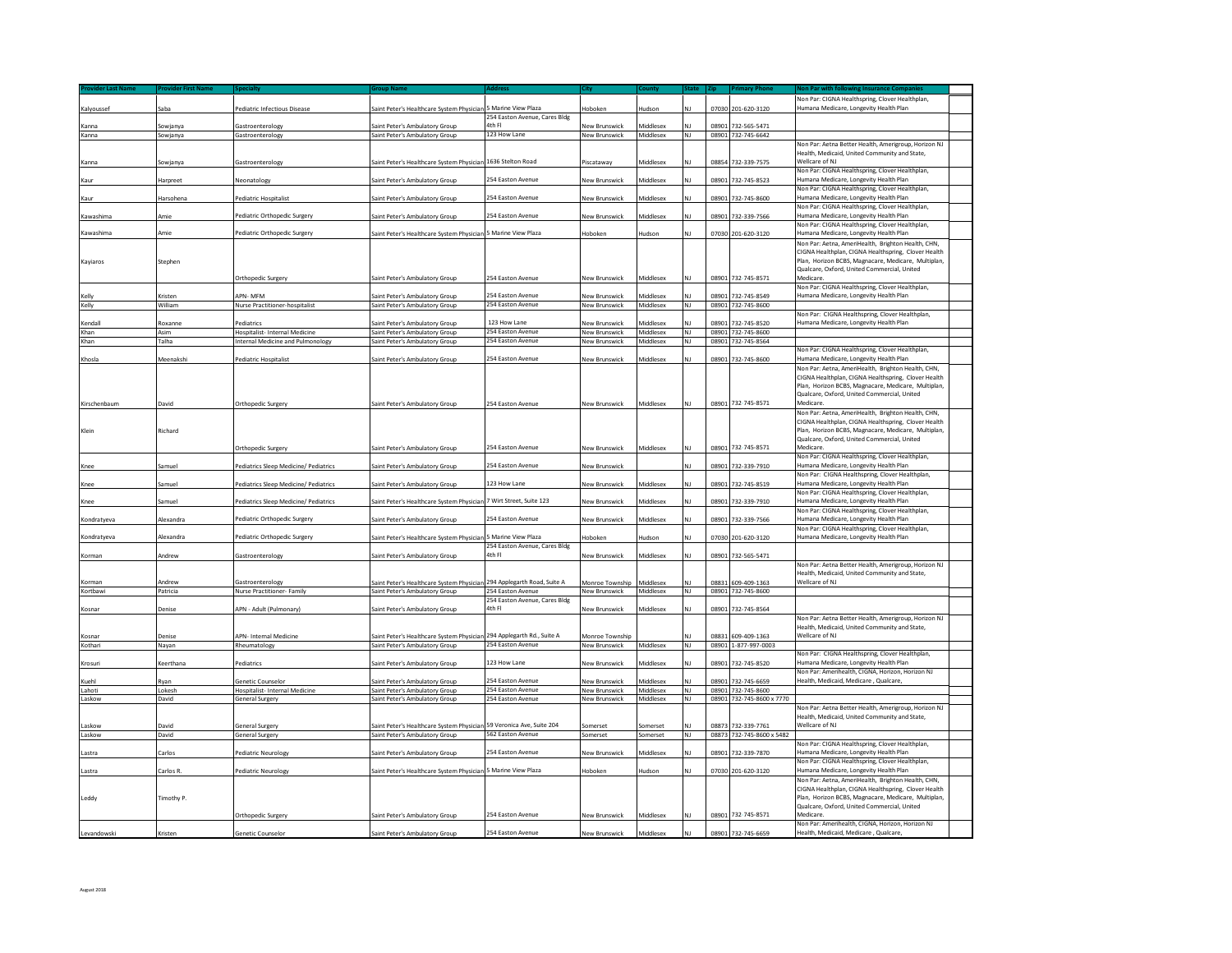|                      |                       |                                                              |                                                                         |                                              |                                       |                        |                             |       |                                          | Jon Par: Aetna, AmeriHealth, Brighton Health, CHN,                                                         |
|----------------------|-----------------------|--------------------------------------------------------------|-------------------------------------------------------------------------|----------------------------------------------|---------------------------------------|------------------------|-----------------------------|-------|------------------------------------------|------------------------------------------------------------------------------------------------------------|
|                      |                       |                                                              |                                                                         |                                              |                                       |                        |                             |       |                                          | CIGNA Healthplan, CIGNA Healthspring, Clover Health                                                        |
| Levine               | Lewis                 |                                                              |                                                                         |                                              |                                       |                        |                             |       |                                          | Plan, Horizon BCBS, Magnacare, Medicare, Multiplan,                                                        |
|                      |                       |                                                              |                                                                         | <b>254 Easton Avenue</b>                     |                                       |                        |                             |       |                                          | Qualcare, Oxford, United Commercial, United                                                                |
| Lowe                 | William J             | Orthopedic Surgery<br><b>Obstetrics and Gynecology</b>       | Saint Peter's Ambulatory Group<br>Saint Peter's Ambulatory Group        | 123 How Lane                                 | New Brunswick<br>New Brunswick        | Middlesex<br>Middlesex | <b>NJ</b>                   |       | 08901 732-745-8571<br>08901 732-745-6674 | Medicare.                                                                                                  |
|                      |                       |                                                              |                                                                         |                                              |                                       |                        |                             |       |                                          | Non Par: CIGNA Healthspring, Clover Healthplan,                                                            |
| ucas                 | Aichael J             | ediatrics                                                    | aint Peter's Ambulatory Group                                           | 123 How Lane                                 | <b>New Brunswick</b>                  | Middlesex              |                             | 08901 | 732-745-8520                             | lumana Medicare, Longevity Health Plan                                                                     |
|                      |                       |                                                              |                                                                         |                                              |                                       |                        |                             |       |                                          | Non Par: Aetna Better Health, Amerigroup, Horizon NJ                                                       |
|                      |                       |                                                              |                                                                         |                                              |                                       |                        |                             |       |                                          | Health, Medicaid, United Community and State,                                                              |
|                      | Hongxiu               | <b>Indocrinology</b>                                         | aint Peter's Healthcare System Physician                                | 1636 Stelton Road                            | Piscataway                            | Middlesex              | NI                          |       | 08854 732-339-7575                       | Wellcare of NJ                                                                                             |
|                      |                       |                                                              |                                                                         | 254 Easton Avenue, Cares Bldg<br>4th Fl      |                                       |                        |                             |       |                                          |                                                                                                            |
| Lynn                 | longxiu<br>Joan       | indocrinology<br>APN- Family                                 | aint Peter's Ambulatory Group<br>Saint Peter's Ambulatory Group         | 254 Easton Avenue                            | <b>New Brunswick</b><br>New Brunswick | Middlesex<br>Middlesex | <b>NJ</b>                   | 08901 | 732-745-6667<br>08901 732-937-6008       |                                                                                                            |
|                      |                       |                                                              |                                                                         |                                              |                                       |                        |                             |       |                                          | Non Par: Aetna Better Health, Amerigroup, Horizon NJ                                                       |
|                      |                       |                                                              |                                                                         |                                              |                                       |                        |                             |       |                                          | Health, Medicaid, United Community and State,                                                              |
| Macias               | Carlos                | General Surgery                                              | saint Peter's Healthcare System Physician                               | 51 Veronica Avenue                           | somerset                              | somerset               | N١                          | 08873 | 732-846-7000                             | <b>Nellcare of NJ</b>                                                                                      |
| Macias               | Carlos                | General Surgery                                              | Saint Peter's Ambulatory Group                                          | 562 Easton Avenue                            | Somerset                              | Somerset               | NJ                          | 08873 | 732-745-8600 x 5482                      |                                                                                                            |
| Macias               | Carlos                | General Surgery                                              | Saint Peter's Ambulatory Group                                          | 254 Easton Avenue                            | New Brunswick                         | Middlesex              | N1                          |       | 08901 732-745-8600 x 7770                |                                                                                                            |
| <b>Madhavan</b>      | Ariun                 | Critical Care/ Pulmonary Disease                             | aint Peter's Ambulatory Group                                           | 254 Easton Avenue, Cares Bldg<br>Ith Fl      | New Brunswick                         | Viddlesex              |                             | 08901 | 732-745-8564                             |                                                                                                            |
| Makar                | Bernadette            | Nurse Practitioner- Adult                                    | Saint Peter's Ambulatory Group                                          | 254 Easton Avenue                            | New Brunswick                         | Middlesex              | NI                          |       | 08901 732-745-8600                       |                                                                                                            |
|                      |                       |                                                              |                                                                         |                                              |                                       |                        |                             |       |                                          | Non Par: CIGNA Healthspring, Clover Healthplan,                                                            |
| Manne                | Murali                | leonatology                                                  | aint Peter's Ambulatory Group                                           | 254 Easton Avenue                            | New Brunswick                         | Middlesex              |                             | 0890: | 732-745-8523                             | Iumana Medicare, Longevity Health Plan                                                                     |
| Mapa                 | Angeline              | APN-Family                                                   | Saint Peter's Ambulatory Group                                          | 123 How Lane                                 | <b>New Brunswick</b>                  |                        | NJ                          |       | 08901 732-745-6642                       |                                                                                                            |
| <b>Mattes</b>        | Malcolm               | <b>Radiation Oncology</b>                                    | Saint Peter's Ambulatory Group                                          | 254 Easton Avenue                            | New Brunswick                         | Middlesex              | N <sub>1</sub>              |       | 08901 732-745-6685                       |                                                                                                            |
|                      |                       |                                                              |                                                                         |                                              |                                       |                        |                             |       |                                          | Non Par: Aetna, AmeriHealth, Brighton Health, CHN,                                                         |
| McDonnell            | Matthew               |                                                              |                                                                         |                                              |                                       |                        |                             |       |                                          | CIGNA Healthplan, CIGNA Healthspring, Clover Health<br>Plan, Horizon BCBS, Magnacare, Medicare, Multiplan, |
|                      |                       |                                                              |                                                                         |                                              |                                       |                        |                             |       |                                          | Qualcare, Oxford, United Commercial, United                                                                |
|                      |                       | <b>Orthopedic Surgery</b>                                    | Saint Peter's Ambulatory Group                                          | 254 Faston Avenue                            | New Brunswick                         | Middlesex              |                             |       | 08901 732-745-8571                       | Medicare.                                                                                                  |
|                      |                       |                                                              |                                                                         |                                              |                                       |                        |                             |       |                                          | Non Par: Aetna, AmeriHealth, Brighton Health, CHN,                                                         |
|                      |                       |                                                              |                                                                         |                                              |                                       |                        |                             |       |                                          | CIGNA Healthplan, CIGNA Healthspring, Clover Health                                                        |
|                      |                       |                                                              |                                                                         |                                              |                                       |                        |                             |       |                                          | Plan, Horizon BCBS, Magnacare, Medicare, Multiplan,                                                        |
|                      |                       |                                                              |                                                                         | 254 Faston Avenue                            |                                       |                        |                             |       |                                          | Qualcare, Oxford, United Commercial, United<br>Medicare                                                    |
| McManus<br>Meance    | Susan A<br>Ghislene   | Surgery Breast<br>Psychology                                 | Saint Peter's Ambulatory Group<br>Saint Peter's Ambulatory Groun        | 123 How Lane                                 | <b>New Brunswick</b><br>New Brunswick | Middlesex<br>Middlesex | <b>NJ</b>                   | 08901 | 732-846-3300<br>08901 732-3397672        |                                                                                                            |
|                      |                       |                                                              |                                                                         |                                              |                                       |                        |                             |       |                                          | Non Par: CIGNA Healthspring, Clover Healthplan,                                                            |
| Medina               | Gladibel              | Pediatrics                                                   | Saint Peter's Ambulatory Group                                          | 123 How Lane                                 | <b>New Brunswick</b>                  | Middlesex              | N١                          | 08901 | 732-745-8520                             | lumana Medicare, Longevity Health Plan                                                                     |
|                      |                       |                                                              |                                                                         |                                              |                                       |                        |                             |       |                                          | Non Par: CIGNA Healthspring, Clover Healthplan,                                                            |
| Megalla              | Mina                  | <b>Hospitalist</b> -Obstetrics and Gynecology                | aint Peter's Ambulatory Group                                           | 254 Easton Avenue                            | New Brunswick                         | Viddlesex              |                             | 08901 | 732-745-8520                             | Iumana Medicare, Longevity Health Plan                                                                     |
| Mehta                | Ojas                  | Nephrology                                                   | Saint Peter's Ambulatory Group                                          | 123 How Lane                                 | New Brunswick                         | Middlesex              | <b>NJ</b>                   |       | 08901 732-745-6642                       | Non Par: Qualcare                                                                                          |
| Mehta                | Teial                 |                                                              |                                                                         | 254 Easton Avenue                            |                                       | cazelbbiN              | NΙ                          | 08901 | 732-745-8600                             | Non Par: CIGNA Healthspring, Clover Healthplan,<br>Iumana Medicare, Longevity Health Plan                  |
|                      |                       | ediatric Hospitalist                                         | aint Peter's Ambulatory Group                                           |                                              | <b>New Brunswick</b>                  |                        |                             |       |                                          | Non Par: CIGNA Healthspring, Clover Healthplan,                                                            |
| Melek                | Michael               | Veonatology                                                  | Saint Peter's Ambulatory Group                                          | 254 Easton Avenue                            | New Brunswick                         | <b>Middlesex</b>       | NΙ                          | 08901 | 732-745-8523                             | lumana Medicare, Longevity Health Plan                                                                     |
|                      |                       |                                                              |                                                                         |                                              |                                       |                        |                             |       |                                          | Non Par: CIGNA Healthspring, Clover Healthplan,                                                            |
| Mencher              | Shana                 | ediatric Endocrinology                                       | aint Peter's Ambulatory Group                                           | 254 Easton Avenue                            | <b>New Brunswick</b>                  | diddlesex              |                             | 18901 | 732-745-8574                             | lumana Medicare, Longevity Health Plan                                                                     |
| Meringer             | Donna                 | <b>Obstetrics and Gynecology</b>                             | Saint Peter's Ambulatory Group                                          | 123 How Lane                                 | New Brunswick                         | Middlesex              | Z                           |       | 08901 732-745-8520                       |                                                                                                            |
|                      |                       |                                                              |                                                                         |                                              |                                       |                        |                             |       |                                          | Von Par: CIGNA Healthspring, Clover Healthplan,                                                            |
| Merola               | Rosemary              | ediatric Neurodevelopment                                    | aint Peter's Ambulatory Group                                           | 254 Easton Avenue                            | New Brunswick                         | viddlesex              |                             | 08901 | 732-339-7045                             | Iumana Medicare, Longevity Health Plan<br>Non Par: CIGNA Healthspring, Clover Healthplan,                  |
| Merola               | Rosemary              | Pediatric Neurodevelopment                                   | Saint Peter's Healthcare System Physician                               | 7 Wirt Street, Suite 125                     | New Brunswick                         | Middlesex              | NJ                          |       | 08901 732-339-7045                       | Humana Medicare, Longevity Health Plan                                                                     |
|                      |                       |                                                              |                                                                         |                                              |                                       |                        |                             |       |                                          | Von Par: CIGNA Healthspring, Clover Healthplan,                                                            |
| Miskin               | Chandrabhaga          | ediatric Neurology                                           | int Peter's Healthcare System Physicia                                  | 5 Marine View Plaza                          | Hoboker                               | ludson                 |                             | 0703  | 201-620-3120                             | Iumana Medicare, Longevity Health Plan                                                                     |
|                      |                       |                                                              |                                                                         |                                              |                                       |                        |                             |       |                                          | Non Par: CIGNA Healthspring, Clover Healthplan,                                                            |
| Miskin               | Chandu                | Pediatric Neurology                                          | Saint Peter's Ambulatory Group                                          | 254 Easton Avenue                            | <b>New Brunswick</b>                  | <b>Middlesex</b>       |                             | 08901 | 732-339-7870                             | Iumana Medicare, Longevity Health Plan                                                                     |
| Mitchell<br>Mohan    | Andrea<br>lanani      | Nurse Practitioner - Adult<br>Hospitalist- Internal Medicine | Saint Peter's Ambulatory Group<br>Saint Peter's Ambulatory Group        | 254 Easton Avenue<br>254 Easton Avenue       | <b>New Brunswick</b><br>New Brunswick | Middlesex<br>Middlesex | <b>NJ</b><br>N <sub>1</sub> |       | 08901 732-745-8600<br>08901 732-745-8600 |                                                                                                            |
|                      |                       |                                                              |                                                                         |                                              |                                       |                        |                             |       |                                          | Non Par: Aetna, AmeriHealth, Brighton Health, CHN,                                                         |
|                      |                       |                                                              |                                                                         |                                              |                                       |                        |                             |       |                                          | CIGNA Healthplan, CIGNA Healthspring, Clover Health                                                        |
| Monica               | James                 |                                                              |                                                                         |                                              |                                       |                        |                             |       |                                          | Plan, Horizon BCBS, Magnacare, Medicare, Multiplan,                                                        |
|                      |                       |                                                              |                                                                         |                                              |                                       |                        |                             |       |                                          | Qualcare, Oxford, United Commercial, United                                                                |
|                      |                       | Orthopedic Surgery                                           | Saint Peter's Ambulatory Group                                          | 254 Easton Avenue                            | New Brunswick                         | Middlesex              | NI                          |       | 08901 732-745-8571                       | Medicare.                                                                                                  |
|                      | Palak                 |                                                              |                                                                         | 254 Easton Avenue, Cares Bldg<br>4th Fl      |                                       |                        | NI                          |       |                                          |                                                                                                            |
| Moondra              |                       | Seriatric Medicine                                           | aint Peter's Ambulatory Group                                           |                                              | New Brunswick                         | Middlesex              |                             | 08901 | 732-565-5432                             | Non Par: Aetna Better Health, Amerigroup, Horizon NJ                                                       |
|                      |                       |                                                              |                                                                         |                                              |                                       |                        |                             |       |                                          | Health, Medicaid, United Community and State,                                                              |
| Moondra              | Palak                 | Geriatric Medicine                                           | Saint Peter's Healthcare System Physician 59 Veronica Avenue, Suite 203 |                                              | Somerset                              | Somerset               | <b>NJ</b>                   |       | 08873 732-937-6008                       | Wellcare of NJ                                                                                             |
|                      |                       |                                                              |                                                                         |                                              |                                       |                        |                             |       |                                          | Non Par: Aetna Better Health, Amerieroup, Horizon NJ                                                       |
|                      |                       |                                                              |                                                                         |                                              |                                       |                        |                             |       |                                          | Health, Medicaid, United Community and State,                                                              |
| Moore                | Kira                  | Gynecology                                                   | Saint Peter's Healthcare System Physician                               | 59 Veronica Avenue Suite 202<br>123 How Lane | omerset                               | Somerset               |                             | 08873 | 732-828-3300                             | Wellcare of NJ                                                                                             |
| Moore                | Kira                  | Gynecology                                                   | Saint Peter's Ambulatory Group                                          | 254 Easton Avenue, Cares Bldg                | <b>Vew Brunswick</b>                  | Middlesex              | N <sub>1</sub>              | 0890: | 732-745-6674                             |                                                                                                            |
| Murthy               | Meena S.              | indocrinology                                                | aint Peter's Ambulatory Group                                           | 1th Fl                                       | <b>Vew Brunswick</b>                  | Middlesex              |                             | 08901 | 732-745-6667                             |                                                                                                            |
| Muzones              | Nicole                | Registered Dietician Nutritionist                            | Saint Peter's Ambulatory Group                                          | 254 Easton Avenue                            | <b>New Brunswick</b>                  | Middlesex              | NJ                          |       | 08901 732-745-8549                       | <b>Non Par:Empire</b>                                                                                      |
| Muzones              | Nicole                | Registered Dietician Nutritionist                            | Saint Peter's Ambulatory Group                                          | 123 How Lane                                 | New Brunswick                         | Middlesex              | N1                          |       | 08901 732-745-6642                       |                                                                                                            |
|                      |                       |                                                              |                                                                         |                                              |                                       |                        |                             |       |                                          | Von Par: CIGNA Healthspring, Clover Healthplan,                                                            |
| Netta                | Denise                | Obstetrics and Gynecology                                    | Saint Peter's Ambulatory Group                                          | 254 Easton Avenue                            | New Brunswick                         | Middlesex              | NJ                          |       | 08901 732-745-8520                       | Jumana Medicare, Longevity Health Plan                                                                     |
|                      |                       | Pediatric Critical Care Medicine                             |                                                                         | 254 Easton Avenue                            |                                       | Middlesex              |                             |       | 08901 732-745-8600                       | Non Par: CIGNA Healthspring, Clover Healthplan,<br>lumana Medicare, Longevity Health Plan                  |
| Ohngemach<br>O'Leary | Christoph<br>Jennifer | Nurse Practitioner - Adult                                   | Saint Peter's Ambulatory Group<br>Saint Peter's Ambulatory Group        | 254 Easton Avenue                            | <b>New Brunswick</b><br>New Brunswick | Middlesex              | <b>NJ</b>                   |       | 08901 732-745-8600                       |                                                                                                            |
| Pal                  | Vabhave               | <b>Hospitalist- Internal Medicine</b>                        | Saint Peter's Ambulatory Group                                          | 254 Easton Avenue                            | New Brunswick                         | Middlesex              | <b>NJ</b>                   |       | 08901 732-745-8600                       |                                                                                                            |
|                      |                       |                                                              |                                                                         |                                              |                                       |                        |                             |       |                                          | Non Par: CIGNA Healthspring, Clover Healthplan,                                                            |
| Palomares            | Kristy                | Maternal Fetal Medicine                                      | Saint Peter's Ambulatory Group                                          | 254 Easton Avenue                            | <b>New Brunswick</b>                  | Middlesex              | NI                          |       | 08901 732-745-8549                       | Humana Medicare, Longevity Health Plan                                                                     |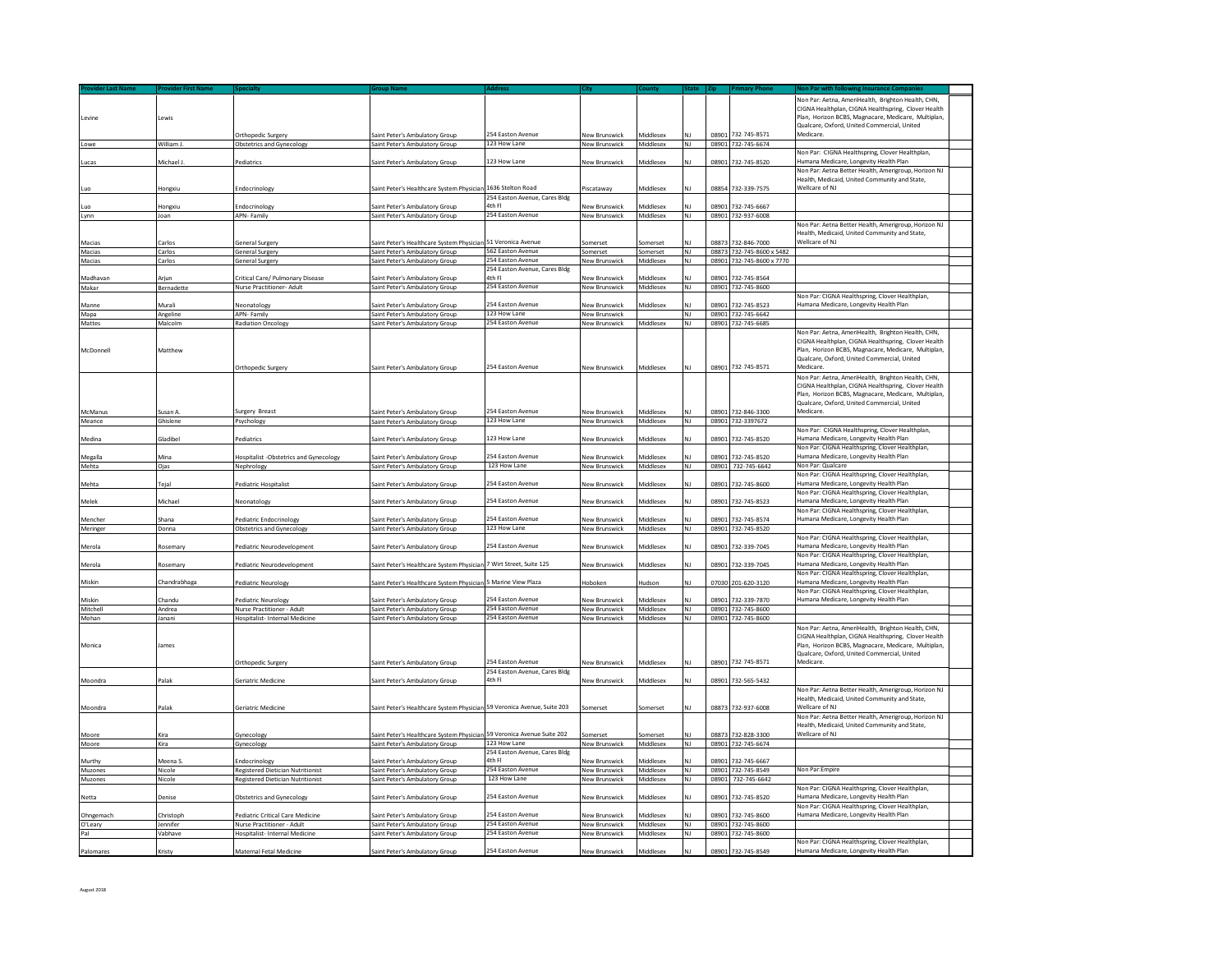| Pappas         | Lara          | ediatric Hematology-Oncology                | Saint Peter's Ambulatory Group                                          | 254 Easton Avenue                       | New Brunswick                         | Middlesex               |                |       | 08901 732-565-5416                 | Non Par: CIGNA Healthspring, Clover Healthplan<br>Humana Medicare, Longevity Health Plan                                                                                                                        |  |
|----------------|---------------|---------------------------------------------|-------------------------------------------------------------------------|-----------------------------------------|---------------------------------------|-------------------------|----------------|-------|------------------------------------|-----------------------------------------------------------------------------------------------------------------------------------------------------------------------------------------------------------------|--|
| Pappas         | .aura         | Pediatric Hematology-Oncology               | iaint Peter's Healthcare System Physiciar                               | 1802 Oak Tree Road                      | Edison                                | Middlesex               |                | 08820 | 732-745-6674                       | Non Par: CIGNA Healthspring, Clover Healthplan,<br>lumana Medicare, Longevity Health Plan                                                                                                                       |  |
| Pappas         | aura          | Pediatric Hematology-Oncology               | aint Peter's Healthcare System Physician                                | 5 Marine View Plaza                     | loboker                               | ludson                  |                |       | 07030 201-620-3120                 | Non Par: CIGNA Healthspring, Clover Healthplan,<br>Humana Medicare, Longevity Health Plan                                                                                                                       |  |
| Parmar         | Archna S.     | Internal Medicine                           | Saint Peter's Ambulatory Group                                          | 254 Easton Avenue                       | New Brunswick                         | Middlesex               | NJ             | 08901 | 732-745-6642                       |                                                                                                                                                                                                                 |  |
|                |               |                                             |                                                                         |                                         |                                       |                         |                | 08854 | 732-339-7575                       | Non Par: Aetna Better Health, Amerigroup, Horizon NJ<br>Health, Medicaid, United Community and State,                                                                                                           |  |
| Parmar         | Archna S      | Internal Medicine                           | Saint Peter's Healthcare System Physician 1636 Stelton Road             |                                         | Piscataway                            | Middlesex               | NΙ             |       |                                    | Wellcare of NJ<br>Non Par: Aetna Better Health, Amerigroup, Horizon NJ<br>Health, Medicaid, United Community and State,                                                                                         |  |
| Patel          | Akruti        | Internal Medicine                           | iaint Peter's Healthcare System Physician 59 Veronica Ave, Suite 201    |                                         | iomerset                              | Somerset                |                |       | 08873 732-828-0200                 | Wellcare of NJ                                                                                                                                                                                                  |  |
| Patel          | Aruna         | <b>Radiation Oncology</b>                   | Saint Peter's Ambulatory Group                                          | 254 Easton Avenue                       | New Brunswick                         | Middlesex               | NJ             |       | 08901 732-745-6685                 | Non Par: Amerihealth                                                                                                                                                                                            |  |
| Patel          | <b>Bipin</b>  | Pediatrics                                  | aint Peter's Ambulatory Group                                           | 254 Easton Avenue                       | <b>Vew Brunswick</b>                  | viddlesex               |                | 08901 | 732-745-8520                       | Non Par: CIGNA Healthspring, Clover Healthplan<br>Humana Medicare, Longevity Health Plan                                                                                                                        |  |
| Patel          | Chirag        | <b>Hospitalist- Internal Medicine</b>       | Saint Peter's Ambulatory Group                                          | 254 Easton Avenue                       | <b>New Brunswick</b>                  | Middlesex               | NI             |       | 08901 732-745-8600                 |                                                                                                                                                                                                                 |  |
| Patel          | Vishant       | Hospitalist -Obstetrics and Gynecology      | aint Peter's Ambulatory Group                                           | 54 Easton Avenue                        | <b>Vew Brunswick</b>                  | cozolbbiN               |                | 08901 | 732-745-8520                       | Non Par: CIGNA Healthspring, Clover Healthplan,<br>Humana Medicare, Longevity Health Plan                                                                                                                       |  |
| Patel          | Prakashkumar  | Neurology Inpatient only                    | Saint Peter's Ambulatory Group                                          | 254 Easton Avenue                       | New Brunswick                         | Middlesex               | NJ             |       | 08901 732-745-8600                 |                                                                                                                                                                                                                 |  |
|                |               |                                             |                                                                         |                                         |                                       |                         |                |       |                                    | Non Par: Aetna Better Health, Amerigroup, Horizon NJ<br>Health, Medicaid, United Community and State,                                                                                                           |  |
| Patel          | Sima          | Endocrinology                               | Saint Peter's Healthcare System Physician 1636 Stelton Road             |                                         | Piscataway                            | Middlesex               |                | 08854 | 732-339-7575                       | Wellcare of NJ<br>Non Par: CIGNA Healthspring, Clover Healthplan,                                                                                                                                               |  |
| Patel          | Ushma         | Hospitalist -Obstetrics and Gynecology      | Saint Peter's Ambulatory Group                                          | 254 Easton Avenue                       | <b>New Brunswick</b>                  | Middlesex               |                | 08901 | 732-745-8520                       | Humana Medicare, Longevity Health Plan                                                                                                                                                                          |  |
| Patel          | Akruti        | <b>Internal Medicine</b>                    | Saint Peter's Healthcare System Physician 1636 Stelton Road             |                                         | Piscataway                            | Middlesex               |                |       | 08854 732-339-7575                 | Non Par: Aetna Better Health, Amerigroup, Horizon NJ<br>Health, Medicaid, United Community and State,<br>Wellcare of NJ                                                                                         |  |
|                |               |                                             |                                                                         | 254 Easton Avenue, Cares Bldg<br>4th Fl |                                       |                         |                |       |                                    |                                                                                                                                                                                                                 |  |
| Patel<br>Payne | šima<br>Irina | Endocrinology<br>Nurse Practitioner- Family | iaint Peter's Ambulatory Group<br>Saint Peter's Ambulatory Group        | 254 Easton Avenue                       | <b>Vew Brunswick</b><br>New Brunswick | Middlesex<br>Middlesex  | NJ             | 08901 | 732-745-6667<br>08901 732-745-8600 |                                                                                                                                                                                                                 |  |
| Pecoraro       | Joanne        | APN-Family                                  | Saint Peter's Ambulatory Group                                          | 123 How Lane                            | <b>New Brunswick</b>                  | Middlesex               | NJ             |       | 08901 732-745-6642                 |                                                                                                                                                                                                                 |  |
|                |               |                                             |                                                                         |                                         |                                       |                         |                |       |                                    | Non Par: CIGNA Healthspring, Clover Healthplan,                                                                                                                                                                 |  |
| Pelliccia      | Frances       | ediatrics                                   | aint Peter's Ambulatory Group                                           | 123 How Lane<br>123 How Lane            | <b>New Brunswick</b>                  | <b>Middlesex</b>        | N <sub>1</sub> | 08901 | 732-745-8520<br>08901 732-745-8520 | Humana Medicare, Longevity Health Plan                                                                                                                                                                          |  |
| Perisic        | Dusan         | <b>Obstetrics and Gynecology</b>            | Saint Peter's Ambulatory Group                                          |                                         | New Brunswick                         | Middlesex               |                |       |                                    | Non Par: Aetna Better Health, Amerigroup, Horizon NJ                                                                                                                                                            |  |
|                |               |                                             |                                                                         |                                         |                                       |                         |                |       |                                    | Health, Medicaid, United Community and State                                                                                                                                                                    |  |
| Perisic        | Dusan         | <b>Obstetrics and Gynecology</b>            | aint Peter's Healthcare System Physician 59 Veronica Ave, Suite 202     | 254 Easton Avenue                       | Somerset                              | Somerset                |                |       | 08873 732-828-3500                 | Wellcare of NJ                                                                                                                                                                                                  |  |
| Poller         | Adam          | Nurse Practitioner- Family                  | Saint Peter's Ambulatory Group                                          |                                         | <b>New Brunswick</b>                  | Middlesex               | <b>NJ</b>      |       | 08901 732-745-8600                 | Non Par: CIGNA Healthspring, Clover Healthplan,                                                                                                                                                                 |  |
| Prakash        | Neera         | Neonatology                                 | iaint Peter's Ambulatory Group                                          | 54 Easton Avenue                        | <b>New Brunswick</b>                  |                         |                | 08901 | 732-745-8523                       | Humana Medicare, Longevity Health Plan<br>Non Par: Aetna, AmeriHealth, Brighton Health, CHN,                                                                                                                    |  |
| Pushlin        | Sergi         | <b>Orthopedic Surgery</b>                   | iaint Peter's Ambulatory Group                                          | 54 Easton Avenue                        | New Brunswick                         | Middlesex               |                | 08901 | 732-745-8571                       | CIGNA Healthplan, CIGNA Healthspring, Clover Health<br>Plan, Horizon BCBS, Magnacare, Medicare, Multiplan,<br>Qualcare, Oxford, United Commercial, United<br>Medicare.                                          |  |
|                |               |                                             |                                                                         |                                         |                                       |                         |                |       |                                    | Non Par: CIGNA Healthspring, Clover Healthplan,                                                                                                                                                                 |  |
| Quezada Mejia  | <b>uz</b>     | Pediatrics                                  | iaint Peter's Ambulatory Group                                          | 123 How Lane                            | <b>New Brunswick</b>                  | Middlesex               |                | 08901 | 732-745-8520                       | Humana Medicare, Longevity Health Plan<br>Non Par: Aetna Better Health, Amerigroup, Horizon NJ                                                                                                                  |  |
|                | Haris         | Critical Care/ Pulmonary Disease            | aint Peter's Healthcare System Physiciar                                | 59 Veronica Ave. Suite 203              | omerset                               | omerset                 |                | 08873 | 732-937-6008                       | Health, Medicaid, United Community and State,<br>Wellcare of NJ                                                                                                                                                 |  |
| Rana           | Haris         | Critical Care/ Pulmonary Disease            | aint Peter's Ambulatory Group                                           | 254 Easton Avenue, Cares Bldg<br>4th Fl | New Brunswick                         | Middlesex               |                | 08901 | 732-745-8564                       |                                                                                                                                                                                                                 |  |
|                |               | Internal Medicine                           |                                                                         |                                         |                                       |                         |                |       |                                    | Non Par: Aetna Better Health, Amerigroup, Horizon NJ<br>Health, Medicaid, United Community and State<br>Wellcare of NJ                                                                                          |  |
| Rao            | Megha         |                                             | Saint Peter's Healthcare System Physician 1636 Stelton Road             |                                         | Piscataway                            | Viddlesex               |                |       | 08854 732-339-7575                 | Non Par: CIGNA Healthspring, Clover Healthplan,                                                                                                                                                                 |  |
| Rasmus         | Katelyn       | Advanced Practice Midwife                   | aint Peter's Ambulatory Group                                           | 254 Easton Avenue                       | New Brunswick                         | Viddlesex               |                | 08901 | 732-339-7879                       | Humana Medicare, Longevity Health Plan                                                                                                                                                                          |  |
| Reves          | Nancy         | APN- Palliative Care / Geriatrics           | Saint Peter's Ambulatory Group                                          | 254 Easton Avenue                       | <b>New Brunswick</b>                  | Middlesex               | NJ             |       | 08901 732-937-6008                 | Non Par: CIGNA Healthspring, Clover Healthplan,                                                                                                                                                                 |  |
| Rojas          | Paulina       | Pediatrics                                  | Saint Peter's Ambulatory Group                                          | 123 How Lane                            | <b>New Brunswick</b>                  | Viddlesex               |                | 08901 | 732-745-8520                       | Humana Medicare, Longevity Health Plan                                                                                                                                                                          |  |
| Rosenthal      | Marnie        | Infectious Disease                          | iaint Peter's Ambulatory Group                                          | 254 Easton Avenue                       | <b>Vew Brunswick</b>                  | <b>Middlesex</b>        |                | 08901 | 732-745-6643                       |                                                                                                                                                                                                                 |  |
| Roy            | Roopa         | Endocrinology                               | iaint Peter's Ambulatory Group                                          | 254 Easton Avenue, Cares Bldg<br>4th Fl | <b>Vew Brunswick</b>                  | Middlesex               | NJ             |       | 08901 732-745-6667                 |                                                                                                                                                                                                                 |  |
|                |               |                                             |                                                                         |                                         |                                       |                         |                |       |                                    | Non Par: Aetna Better Health, Amerigroup, Horizon NJ<br>Health, Medicaid, United Community and State,                                                                                                           |  |
| Roy            | Roopa         | Endocrinology                               | iaint Peter's Healthcare System Physician 59 Veronica Avenue, Suite 203 | 254 Easton Avenue, Cares Bldg           | iomerset                              | Somerset                |                |       | 08873 732-937-6008                 | Wellcare of NJ                                                                                                                                                                                                  |  |
| Russo          | Eileen        | Critical Care/ Pulmonary Disease            | iaint Peter's Ambulatory Group                                          | 4th Fl                                  | lew Brunswick                         | <i><b>Middlesex</b></i> |                | 08901 | 732-745-8564                       |                                                                                                                                                                                                                 |  |
| Sabur          | Shabnam       | <b>APN-Genetics</b>                         | Saint Peter's Ambulatory Group                                          | 254 Easton Avenue                       | New Brunswick                         | Middlesex               | NI             |       | 08901 732-745-6659                 |                                                                                                                                                                                                                 |  |
| Saeed          | Imran         | Surgery Colon and Rectal                    | Saint Peter's Ambulatory Group                                          | 254 Easton Avenue                       | <b>New Brunswick</b>                  | Middlesex               | NJ             |       | 08901 732-745-8571                 |                                                                                                                                                                                                                 |  |
| <b>Saeed</b>   | mran          | <b>Surgery Colon and Rectal</b>             | Saint Peter's Healthcare System Physician 2 Research Way, Suite 307     |                                         | Monroe Township                       | Middlesex               |                |       | 08831 609-409-4500                 | Non Par: Aetna Better Health, Amerigroup, Horizon NJ<br>Health, Medicaid, United Community and State,<br>Wellcare of NJ                                                                                         |  |
| Sagebien       | Carlos        |                                             |                                                                         |                                         |                                       |                         |                |       |                                    | Non Par: Aetna, AmeriHealth, Brighton Health, CHN,<br>CIGNA Healthplan, CIGNA Healthspring, Clover Health<br>Plan, Horizon BCBS, Magnacare, Medicare, Multiplan,<br>Qualcare, Oxford, United Commercial, United |  |
|                |               | Orthopedic Surgery                          | aint Peter's Ambulatory Group                                           | 254 Easton Avenue                       | <b>New Brunswick</b>                  | <b>Middlesex</b>        |                | 08901 | 732-745-8571                       | Medicare.                                                                                                                                                                                                       |  |
| Sajja          | Kalyan        | Neurology Inpatient only                    | iaint Peter's Ambulatory Group                                          | 254 Easton Avenue                       | <b>New Brunswick</b>                  | Middlesex               | NJ             | 08901 | 732-745-8600                       | Non Par: CIGNA Healthspring, Clover Healthplan                                                                                                                                                                  |  |
| Salas          | Max           | Pediatric Endocrinology                     | iaint Peter's Ambulatory Group                                          | 54 Easton Avenue                        | New Brunswick                         | Viddlesex               |                | 08901 | 732-745-8574                       | Humana Medicare, Longevity Health Plan                                                                                                                                                                          |  |
|                |               |                                             |                                                                         |                                         |                                       |                         |                |       |                                    |                                                                                                                                                                                                                 |  |
| Salehi         | Marjan        | Nurse Practitioner - Adult                  | Saint Peter's Ambulatory Group                                          | 254 Easton Avenue                       | New Brunswick                         | Middlesex               |                |       | 08901 732-745-8600                 |                                                                                                                                                                                                                 |  |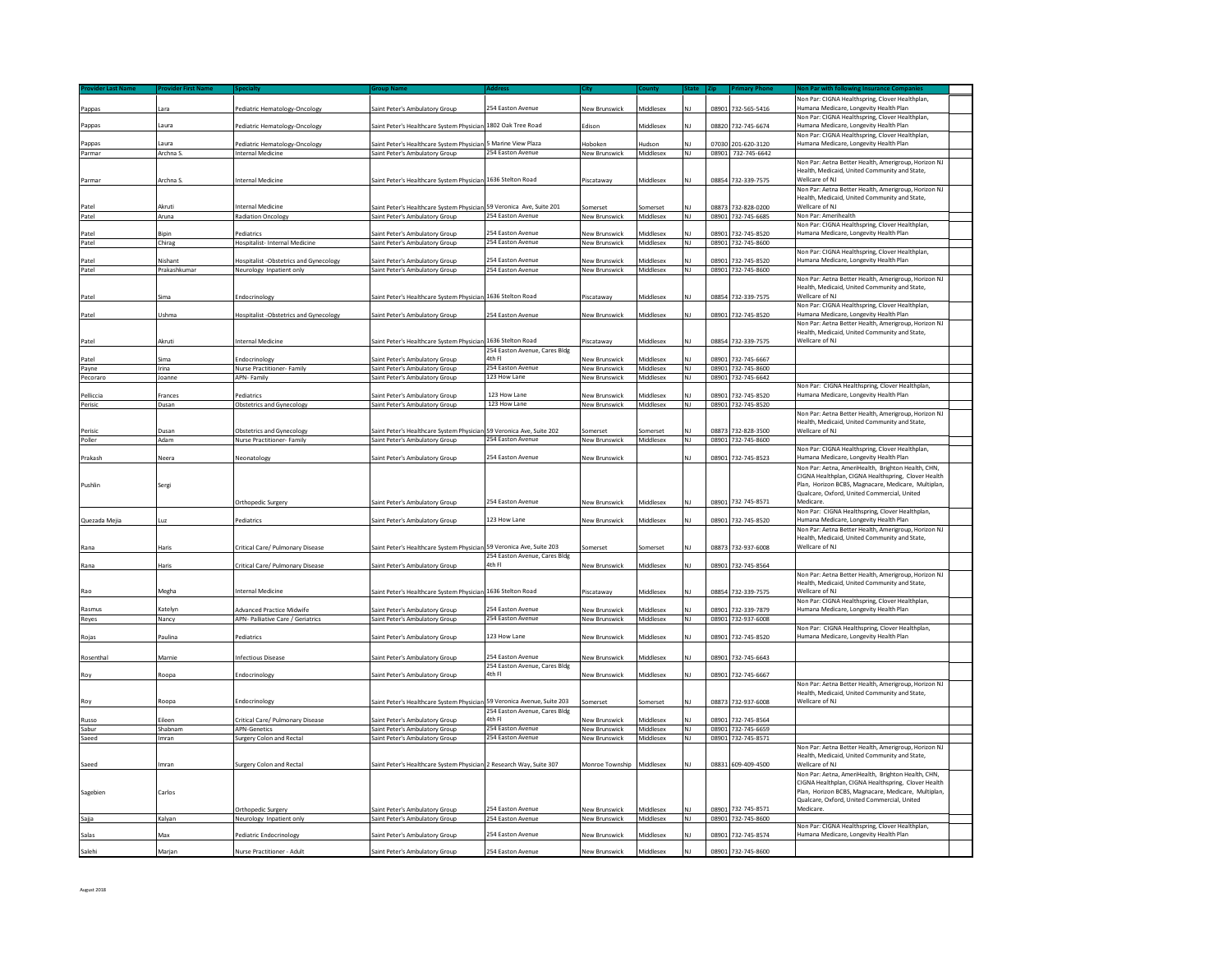|                |                   |                                                                                   |                                                                      |                                         |                                |                               |           |       |                                          | Non Par: CIGNA Healthspring, Clover Healthplan,                                                            |  |
|----------------|-------------------|-----------------------------------------------------------------------------------|----------------------------------------------------------------------|-----------------------------------------|--------------------------------|-------------------------------|-----------|-------|------------------------------------------|------------------------------------------------------------------------------------------------------------|--|
| Salian-Raghava | Preethi           | Pediatrics                                                                        | Saint Peter's Ambulatory Group                                       | 123 How Lane                            | New Brunswick                  | <b>Middlesex</b>              |           | 08901 | 732-745-8520                             | Humana Medicare, Longevity Health Plan                                                                     |  |
|                |                   |                                                                                   |                                                                      |                                         |                                |                               |           |       |                                          | Non Par: CIGNA Healthspring, Clover Healthplan.                                                            |  |
| Schaefer       | Robert            | Hospitalist -Obstetrics and Gynecology                                            | Saint Peter's Ambulatory Group                                       | 254 Easton Avenue                       | <b>New Brunswick</b>           | Viiddlesex                    |           |       | 08901 732-745-8520                       | Humana Medicare, Longevity Health Plan                                                                     |  |
|                | Carol             |                                                                                   |                                                                      | 254 Easton Avenue                       |                                | Middlesex                     |           |       | 08901 732-339-7630                       | Non Par: Empire                                                                                            |  |
| Schindler      |                   | Registered Dietician Nutritionist                                                 | iaint Peter's Ambulatory Group                                       |                                         | <b>Vew Brunswick</b>           |                               |           |       |                                          |                                                                                                            |  |
|                |                   |                                                                                   |                                                                      |                                         |                                |                               |           |       |                                          | Non Par: Aetna Better Health, Amerigroup, , Horizon NJ<br>Health, Medicaid, United Community and State.    |  |
| Schindler      | Carol             | Registered Dietician Nutritionist                                                 | Saint Peter's Healthcare System Physician                            | 59 Veronica Avenue                      | iomerset                       | somerset                      |           |       | 08873 732-937-6008                       | Wellcare of NJ                                                                                             |  |
|                |                   |                                                                                   |                                                                      | 254 Easton Avenue, Cares Bldg           |                                |                               |           |       |                                          |                                                                                                            |  |
| Schnupp        | Linda             | APN- Internal Medicine                                                            | Saint Peter's Ambulatory Group                                       | 4th Fl                                  | <b>Vew Brunswick</b>           | Middlesex                     |           |       | 08901 732-937-6008                       |                                                                                                            |  |
|                |                   |                                                                                   |                                                                      |                                         |                                |                               |           |       |                                          | Non Par: Aetna Better Health, Amerigroup, Horizon NJ                                                       |  |
|                |                   |                                                                                   |                                                                      |                                         |                                |                               |           |       |                                          | Health, Medicaid, United Community and State                                                               |  |
| Schnupp        | Linda             | <b>APN</b>                                                                        | Saint Peter's Healthcare System Physician 59 Veronica Ave, Suite 203 |                                         | iomerset                       | Somerset                      |           |       | 08873 732-927-6008                       | Wellcare of NJ                                                                                             |  |
|                |                   |                                                                                   |                                                                      |                                         |                                |                               |           |       |                                          | Non Par: CIGNA Healthspring, Clover Healthplan,                                                            |  |
| Sechser-Perl   | Anna              | Pediatric Hematology-Oncology                                                     | Saint Peter's Ambulatory Group                                       | 254 Easton Avenue                       | <b>New Brunswick</b>           | Viddlesex                     |           |       | 08901 732-745-6674                       | Humana Medicare, Longevity Health Plan                                                                     |  |
|                |                   |                                                                                   |                                                                      |                                         |                                |                               |           |       |                                          | Non Par: CIGNA Healthspring, Clover Healthplan,                                                            |  |
| Segilia        | Amanda            | Advanced Practice Midwife                                                         | Saint Peter's Ambulatory Group                                       | 254 Easton Avenue                       | <b>Vew Brunswick</b>           | Viiddlesex                    |           |       | 08901 732-339-7879                       | Humana Medicare, Longevity Health Plan                                                                     |  |
|                |                   |                                                                                   |                                                                      |                                         |                                |                               |           |       |                                          | Non Par: Aetna Better Health, Amerigroup, CIGNA<br>lealthspring, Clover Healthplan, Horizon NJ Health      |  |
|                |                   |                                                                                   |                                                                      |                                         |                                |                               |           |       |                                          | Humana Medicare, Longevity Plan, Medicaid, United                                                          |  |
| Sengupta       | Shvamashree       | Maternal Fetal Medicine                                                           | iaint Peter's Healthcare System Physician                            | 1636 Stelton Road                       | Piscataway                     | Middlesex                     |           |       | 08854 732-339-7575                       | Community and State, Wellcare of NJ                                                                        |  |
|                |                   |                                                                                   |                                                                      | 254 Easton Avenue                       |                                |                               |           |       |                                          |                                                                                                            |  |
| Shah           | Nisha             | A-Surgery                                                                         | aint Peter's Ambulatory Group                                        | CARES Building 4th Floor                | lew Brunswick                  | Viiddlesex                    |           | 08901 | 732-745-8571                             |                                                                                                            |  |
| Shah           | Yashica           | <b>Obstetrics and Gynecology</b>                                                  | Saint Peter's Ambulatory Group                                       | 123 How Lane                            | <b>New Brunswick</b>           | Middlesex                     | NJ        |       | 08901 732-745-6674                       |                                                                                                            |  |
| Sherma         | Arun              | Neurology Inpatient only                                                          | Saint Peter's Ambulatory Group                                       | 254 Easton Avenue                       | New Brunswick                  | Middlesex                     | NJ        |       | 08901 732-745-8600                       |                                                                                                            |  |
|                |                   |                                                                                   |                                                                      | 254 Easton Avenue                       |                                |                               |           |       |                                          |                                                                                                            |  |
| Sheth          | Alpa              | PA-Surgery                                                                        | iaint Peter's Ambulatory Group                                       | CARES Building 4th Floor                | Jew Brunswick                  | Middlesex                     |           | 08901 | 732-745-8571                             |                                                                                                            |  |
|                |                   |                                                                                   |                                                                      | 254 Easton Avenue                       |                                |                               |           |       |                                          |                                                                                                            |  |
| Sheykholeslami | Kianoush          | Otolarangology, Facial Plastic & Reconstructive Su                                | Saint Peter's Ambulatory Group                                       | Third Floor F Wing                      | New Brunswick                  | Middlesex                     |           | 08901 | 732-745-8571                             |                                                                                                            |  |
|                |                   |                                                                                   |                                                                      |                                         |                                |                               |           |       |                                          | Non Par: CIGNA Healthspring, Clover Healthplan,                                                            |  |
| Shim           | Mirv              | Neonatology                                                                       | Saint Peter's Ambulatory Group                                       | 254 Easton Avenue                       | Jew Brunswick                  | Middlesex                     |           |       | 08901 732-745-8523                       | lumana Medicare, Longevity Health Plan                                                                     |  |
|                |                   |                                                                                   |                                                                      |                                         |                                |                               |           |       |                                          | Non Par: Aetna, AmeriHealth, Brighton Health, CHN,                                                         |  |
|                |                   |                                                                                   |                                                                      |                                         |                                |                               |           |       |                                          | CIGNA Healthplan, CIGNA Healthspring, Clover Health                                                        |  |
| Sieler         | Shawn             |                                                                                   |                                                                      |                                         |                                |                               |           |       |                                          | Plan, Horizon BCBS, Magnacare, Medicare, Multiplan,                                                        |  |
|                |                   |                                                                                   |                                                                      |                                         |                                |                               |           |       |                                          | Qualcare, Oxford, United Commercial, United                                                                |  |
|                |                   | Orthopedic Surgery                                                                | Saint Peter's Ambulatory Group                                       | 254 Easton Avenue                       | <b>New Brunswick</b>           | Middlesex                     | NΙ        |       | 08901 732-745-8571                       | Medicare.                                                                                                  |  |
| Siering        | Andrea            | <b>Registered Dietician Nutritionist</b>                                          | Saint Peter's Ambulatory Group                                       | 254 Easton Avenue                       | New Brunswick                  | Middlesex                     | NJ        |       | 08901 732-745-6659                       | Non Par: Empire<br>Non Par: CIGNA Healthspring, Clover Healthplan,                                         |  |
| Singh          | Anup              | Pediatric Nephrology                                                              | Saint Peter's Ambulatory Group                                       | 254 Easton Avenue                       | New Brunswick                  | Middlesex                     | NJ        |       | 08901 732-565-5489                       | Humana Medicare, Longevity Health Plan                                                                     |  |
|                |                   |                                                                                   |                                                                      |                                         |                                |                               |           |       |                                          | Non Par: CIGNA Healthspring, Clover Healthplan,                                                            |  |
| Singh          | Anup              | ediatric Nephrology                                                               | aint Peter's Healthcare System Physicia                              | Marine View Plaza                       | loboker                        | ludson                        |           | 07030 | 201-620-3120                             | lumana Medicare, Longevity Health Plan                                                                     |  |
|                |                   |                                                                                   |                                                                      |                                         |                                |                               |           |       |                                          | Non Par: CIGNA Healthspring, Clover Healthplan,                                                            |  |
| Singh          | Anup              | Pediatric Nephrology                                                              | iaint Peter's Healthcare System Physician                            | 1802 Oak Tree Road                      | Edison                         | Middlesex                     | NΙ        |       | 08820 732-565-5489                       | Humana Medicare, Longevity Health Plan                                                                     |  |
|                |                   |                                                                                   |                                                                      |                                         |                                |                               |           |       |                                          | Non Par: CIGNA Healthspring, Clover Healthplan,                                                            |  |
| Singh          | Anup              | ediatric Nephrology                                                               | aint Peter's Healthcare System Physician                             | 303 West Main Street, Suite 300         | reehold                        | Monmouth                      |           | 07728 | 732-339-797                              | Humana Medicare, Longevity Health Plan                                                                     |  |
|                |                   |                                                                                   |                                                                      |                                         |                                |                               |           |       |                                          | Non Par: CIGNA Healthspring, Clover Healthplan,                                                            |  |
| Singh          | Archana           | Pediatric Pulmonology                                                             | Saint Peter's Ambulatory Group                                       | 254 Easton Avenue                       | <b>Vew Brunswick</b>           | Middlesex                     |           | 08901 | 732-565-5489                             | Jumana Medicare, Longevity Health Plan                                                                     |  |
|                |                   |                                                                                   |                                                                      |                                         |                                |                               |           |       |                                          | Non Par: CIGNA Healthspring, Clover Healthplan,                                                            |  |
| Singh          | Archana           | Pediatric Pulmonology                                                             | iaint Peter's Healthcare System Physician                            | 5 Marine View Plaza                     | Hoboken                        | Hudson                        |           |       | 07030 201-620-3120                       | Humana Medicare, Longevity Health Plan                                                                     |  |
|                |                   |                                                                                   |                                                                      |                                         |                                |                               |           |       |                                          | Non Par: CIGNA Healthspring, Clover Healthplan,                                                            |  |
| Singh          | Archana           | Pediatric Pulmonology                                                             | Saint Peter's Healthcare System Physician                            | 1802 Oak Tree Road<br>254 Easton Avenue | Edison                         | Middlesex                     | NJ        |       | 08820 732-745-6674                       | Humana Medicare, Longevity Health Plan                                                                     |  |
| Singh          | Rachana           | <b>Radiation Oncology</b>                                                         | Saint Peter's Ambulatory Group                                       |                                         | <b>New Brunswick</b>           | Middlesex                     | NJ        |       | 08901 732-745-6685                       | Non Par: Amerihealth, CIGNA, Horizon, Horizon NJ                                                           |  |
| Spinosi        | Francesca         | <b>Senetic Counselor</b>                                                          | Saint Peter's Ambulatory Group                                       | 254 Easton Avenue                       | <b>New Brunswick</b>           | Middlesex                     | NΙ        |       | 08901 732-745-6659                       | Health, Medicaid, Medicare, Qualcare,                                                                      |  |
| Srivastava     | Nilam             | Internal Medicine                                                                 | Saint Peter's Ambulatory Group                                       | 123 How Lane                            | New Brunswick                  | Middlesex                     | NJ        |       | 08901 732-745-6642                       |                                                                                                            |  |
|                |                   |                                                                                   |                                                                      |                                         |                                |                               |           |       |                                          | Non Par: Aetna Better Health, Amerigroup, Horizon NJ                                                       |  |
|                |                   |                                                                                   |                                                                      |                                         |                                |                               |           |       |                                          | Health, Medicaid, United Community and State,                                                              |  |
| Srivastava     | Nilam             | Internal Medicine                                                                 | Saint Peter's Healthcare System Physician 59 Veronica Ave, Suite 203 |                                         | Somerset                       | Somerset                      | NI        |       | 08873 732-937-6008                       | Wellcare of NJ                                                                                             |  |
|                |                   |                                                                                   |                                                                      |                                         |                                |                               |           |       |                                          | Non Par: CIGNA Healthspring, Clover Healthplan,                                                            |  |
| Stanford       | Ala               | Pediatric- Surgery                                                                | Saint Peter's Ambulatory Group                                       | 254 Easton Avenue                       | lew Brunswick                  | Middlesex                     |           |       | 08901 732-745-8571                       | Humana Medicare, Longevity Health Plan                                                                     |  |
| Steffenhagen   | Lisa              | <b>Obstetrics and Gynecology</b>                                                  | Saint Peter's Ambulatory Group                                       | 123 How Lane                            | New Brunswick                  | Middlesex                     | NJ        |       | 08901 732-745-8520                       |                                                                                                            |  |
| Sterman        | Paul              | Nephrology                                                                        | Saint Peter's Ambulatory Group                                       | 123 How Lane                            | <b>New Brunswick</b>           | Middlesex                     | NJ        |       | 08901 732-745-6642                       | Non Par: Qualcare                                                                                          |  |
| Stewart        | Richard           | Obstetrics and Gynecology                                                         | Saint Peter's Ambulatory Group                                       | 123 How Lane                            | New Brunswick                  | Middlesex                     | NJ        |       | 08901 732-745-8520                       |                                                                                                            |  |
|                |                   |                                                                                   |                                                                      |                                         |                                |                               |           |       |                                          | Non Par: CIGNA Healthspring, Clover Healthplan,                                                            |  |
| Surgan         | Victoria          | Pediatric Neurology                                                               | Saint Peter's Ambulatory Group                                       | 254 Faston Avenue                       | New Brunswick                  | Middlesex                     | NJ        |       | 08901 732-339-7870                       | Humana Medicare, Longevity Health Plan                                                                     |  |
|                |                   |                                                                                   |                                                                      |                                         |                                |                               |           |       |                                          | Ion Par: CIGNA Healthspring, Clover Healthplan,                                                            |  |
| Surgan         | Victoria          | Pediatric Neurology                                                               | aint Peter's Healthcare System Physician                             | 5 Marine View Plaza                     | Hoboken                        | ludson                        | NΙ        | 07030 | 201-620-3120                             | Humana Medicare, Longevity Health Plan                                                                     |  |
|                |                   |                                                                                   |                                                                      |                                         |                                |                               |           |       |                                          | Non Par: Aetna, AmeriHealth, Brighton Health, CHN,                                                         |  |
|                |                   |                                                                                   |                                                                      |                                         |                                |                               |           |       |                                          | CIGNA Healthplan, CIGNA Healthspring, Clover Health<br>Plan, Horizon BCBS, Magnacare, Medicare, Multiplan, |  |
| Swan           | Kenneth           |                                                                                   |                                                                      |                                         |                                |                               |           |       |                                          | Qualcare, Oxford, United Commercial, United                                                                |  |
|                |                   | Orthopedic Surgery                                                                | Saint Peter's Ambulatory Group                                       | 254 Easton Avenue                       | New Brunswick                  | Middlesex                     |           |       | 08901 732-745-8571                       | Medicare.                                                                                                  |  |
|                |                   |                                                                                   |                                                                      | 254 Easton Avenue, Cares Bldg           |                                |                               |           |       |                                          |                                                                                                            |  |
| Tadros         | Carmen            | nternal Medicine                                                                  | aint Peter's Ambulatory Group                                        | 4th Fl                                  | lew Brunswick                  | Viiddlesex                    |           | 08901 | 732-937-6008                             |                                                                                                            |  |
|                |                   |                                                                                   |                                                                      |                                         |                                |                               |           |       |                                          | Non Par: Aetna Better Health, Amerigroup, Horizon NJ                                                       |  |
|                |                   |                                                                                   |                                                                      |                                         |                                |                               |           |       |                                          | Health, Medicaid, United Community and State,                                                              |  |
| Tadros         | Carmen            | <b>Internal Medicine</b>                                                          | Saint Peter's Healthcare System Physician 59 Veronica Ave, Suite 203 |                                         | iomerset                       | Somerset                      |           |       | 08873 732-927-6008                       | <b>Nellcare of NJ</b>                                                                                      |  |
|                |                   |                                                                                   |                                                                      |                                         |                                |                               |           |       |                                          | Non Par: CIGNA Healthspring, Clover Healthplan,                                                            |  |
| The            | Tiong             | Pediatric Critical Care Medicine                                                  | aint Peter's Ambulatory Group                                        | 254 Easton Avenue                       | <b>Vew Brunswick</b>           | <b>Middlesex</b>              |           |       | 08901 732-745-8600                       | Humana Medicare, Longevity Health Plan                                                                     |  |
| Thebaud-Young  | Sandra            | Nurse Practitioner - Adult                                                        | Saint Peter's Ambulatory Group                                       | 254 Easton Avenue                       | New Brunswick                  | Middlesex                     | NJ        |       | 08901 732-745-8600                       |                                                                                                            |  |
| Tobiasson      | Mary              | <b>Internal Medicine</b>                                                          | aint Peter's Ambulatory Group                                        | 123 How Lane                            | <b>Vew Brunswick</b>           | Middlesex                     | NJ        | 08901 | 732-745-6642                             |                                                                                                            |  |
|                |                   |                                                                                   |                                                                      | 254 Faston Avenue                       |                                |                               |           |       |                                          |                                                                                                            |  |
| Traquina       | Diana<br>Adrienne | Otolarangology, Facial Plastic & Reconstructive Su Saint Peter's Ambulatory Group | Saint Peter's Ambulatory Group                                       | Third Floor F Wing<br>254 Easton Avenue | lew Brunswick<br>New Brunswick | <b>Middlesex</b><br>Middlesex |           |       | 08901 732-745-8571<br>08901 732-745-8519 |                                                                                                            |  |
| Valdez         |                   | APN-Family                                                                        |                                                                      |                                         |                                |                               | <b>NJ</b> |       |                                          |                                                                                                            |  |